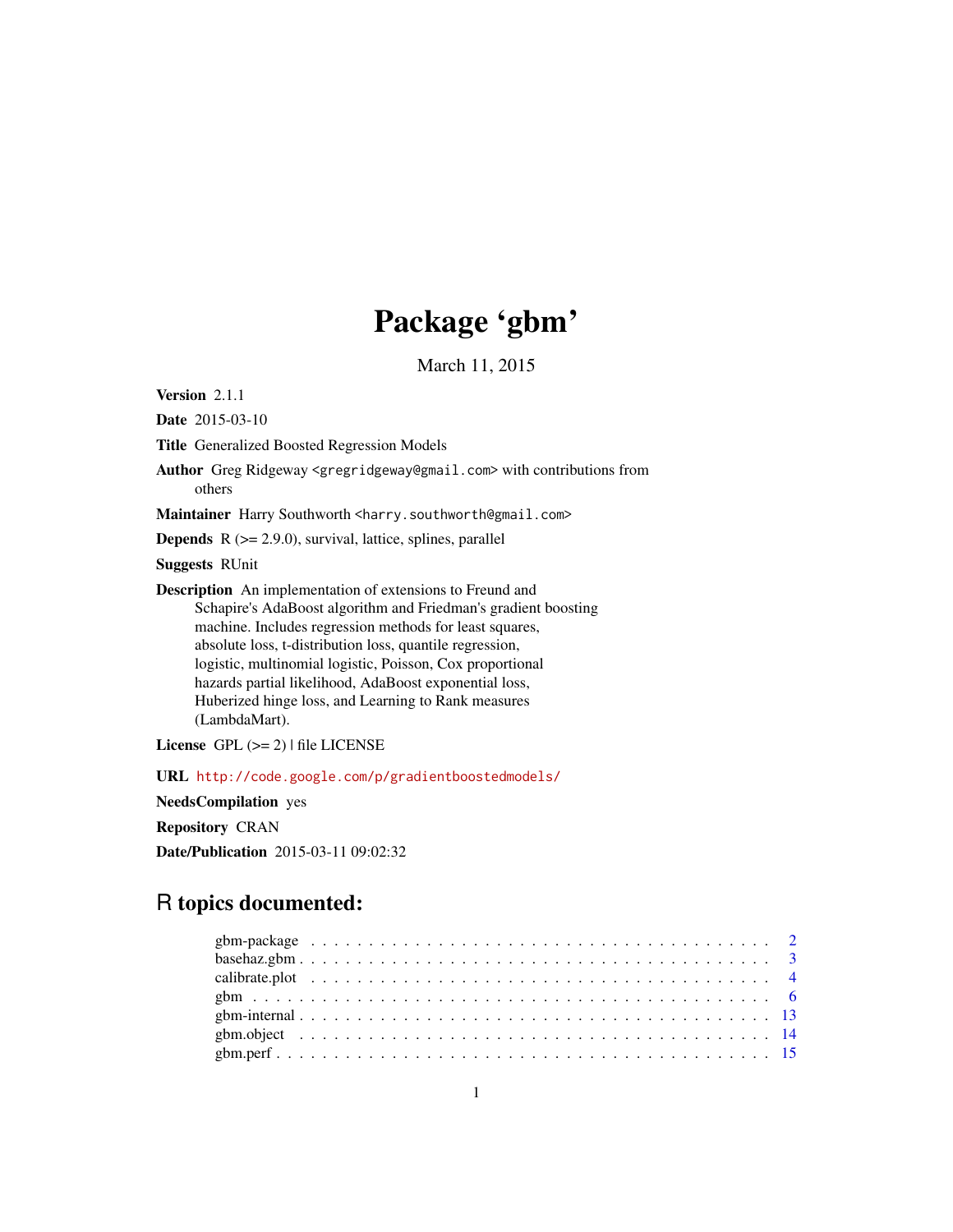# <span id="page-1-0"></span>2 gbm-package

| Index | 33 |
|-------|----|

gbm-package *Generalized Boosted Regression Models*

#### Description

This package implements extensions to Freund and Schapire's AdaBoost algorithm and J. Friedman's gradient boosting machine. Includes regression methods for least squares, absolute loss, logistic, Poisson, Cox proportional hazards partial likelihood, multinomial, t-distribution, AdaBoost exponential loss, Learning to Rank, and Huberized hinge loss.

# Details

| Package: | gbm                                             |
|----------|-------------------------------------------------|
| Version: | 2.1                                             |
| Date:    | $2013 - 05 - 10$                                |
| Depends: | $R$ ( $>= 2.9.0$ ), survival, lattice, mgcv     |
| License: | GPL (version 2 or newer)                        |
| URL:     | http://code.google.com/p/gradientboostedmodels/ |

#### Index:

| basehaz.gbm     | Baseline hazard function                    |
|-----------------|---------------------------------------------|
| calibrate.plot  | Calibration plot                            |
| gbm             | Generalized Boosted Regression Modeling     |
| gbm.object      | Generalized Boosted Regression Model Object |
| gbm.perf        | GBM performance                             |
| plot.gbm        | Marginal plots of fitted gbm objects        |
| predict.gbm     | Predict method for GBM Model Fits           |
| pretty.gbm.tree | Print gbm tree components                   |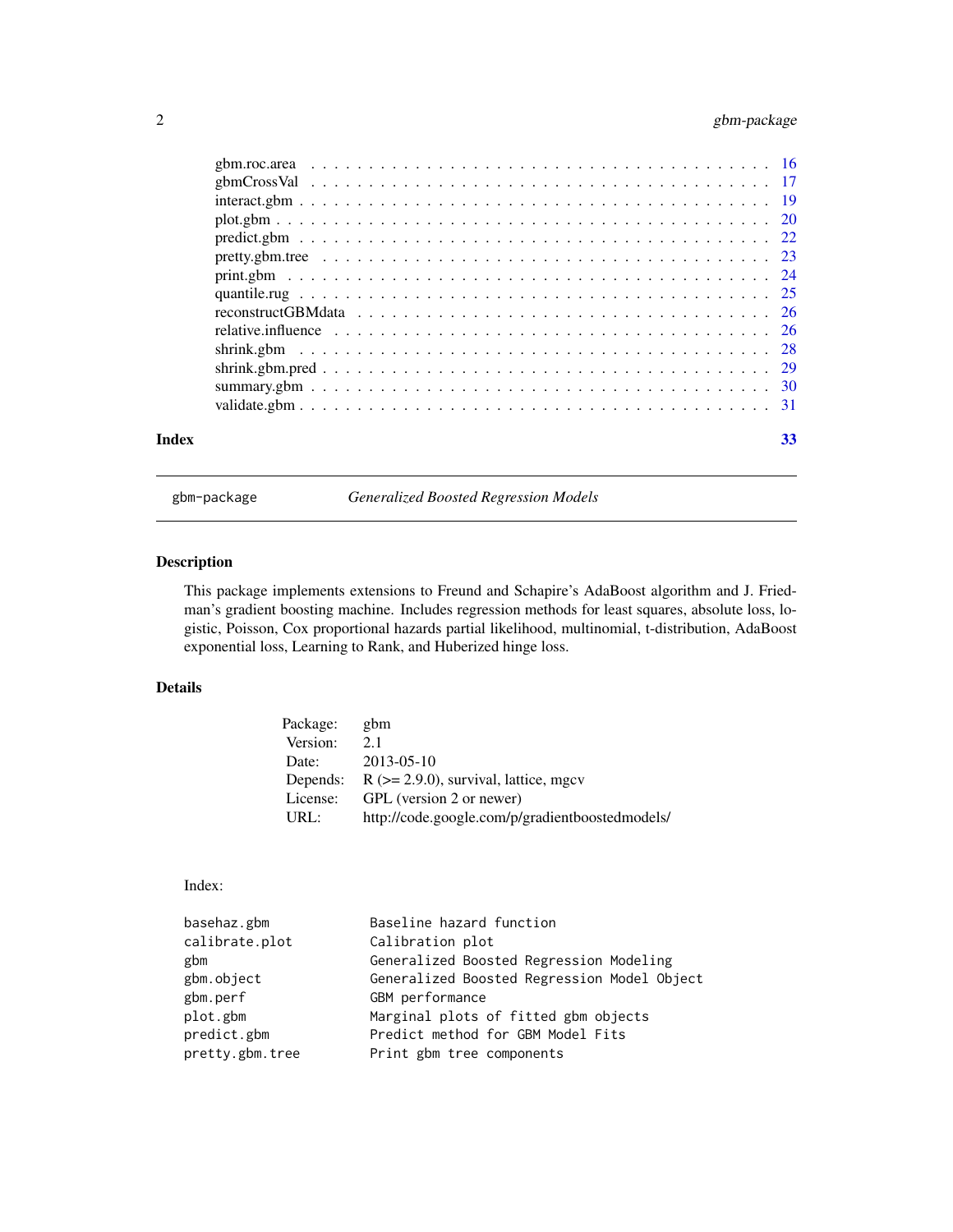#### <span id="page-2-0"></span>basehaz.gbm 3

| quantile.rug       | Quantile rug plot                                |
|--------------------|--------------------------------------------------|
| relative.influence | Methods for estimating relative influence        |
| shrink.gbm         | L1 shrinkage of the predictor variables in a GBM |
| shrink.gbm.pred    | Predictions from a shrunked GBM                  |
| summary.gbm        | Summary of a gbm object                          |

Further information is available in the following vignettes:

gbm Generalized Boosted Models: A guide to the gbm package (source, pdf)

### Author(s)

Greg Ridgeway <gregridgeway@gmail.com> with contributions by Daniel Edwards, Brian Kriegler, Stefan Schroedl and Harry Southworth.

#### References

Y. Freund and R.E. Schapire (1997) "A decision-theoretic generalization of on-line learning and an application to boosting," *Journal of Computer and System Sciences,* 55(1):119-139.

G. Ridgeway (1999). "The state of boosting," *Computing Science and Statistics* 31:172-181.

J.H. Friedman, T. Hastie, R. Tibshirani (2000). "Additive Logistic Regression: a Statistical View of Boosting," *Annals of Statistics* 28(2):337-374.

J.H. Friedman (2001). "Greedy Function Approximation: A Gradient Boosting Machine," *Annals of Statistics* 29(5):1189-1232.

J.H. Friedman (2002). "Stochastic Gradient Boosting," *Computational Statistics and Data Analysis* 38(4):367-378.

The [MART](http://www-stat.stanford.edu/~jhf/R-MART.html) website.

basehaz.gbm *Baseline hazard function*

#### Description

Computes the Breslow estimator of the baseline hazard function for a proportional hazard regression model

#### Usage

```
basehaz.gbm(t, delta, f.x,
            t.eval = NULL,smooth = FALSE,
            cumulative = TRUE)
```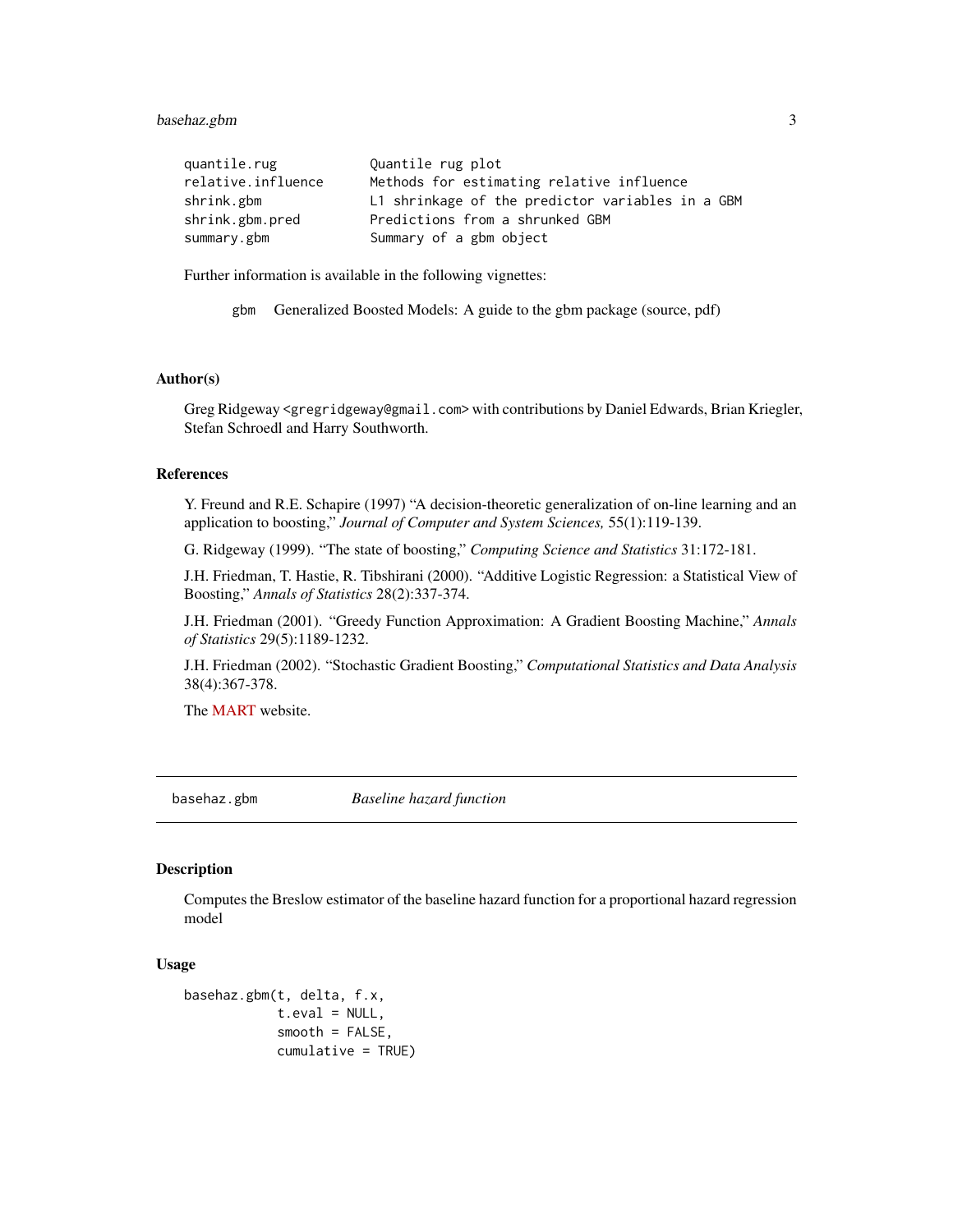#### <span id="page-3-0"></span>Arguments

| t          | the survival times                                                                                        |
|------------|-----------------------------------------------------------------------------------------------------------|
| delta      | the censoring indicator                                                                                   |
| f.x        | the predicted values of the regression model on the log hazard scale                                      |
| t.eval     | values at which the baseline hazard will be evaluated                                                     |
| smooth     | if TRUE basehaz.gbm will smooth the estimated baseline hazard using Fried-<br>man's super smoother supsmu |
| cumulative | if TRUE the cumulative survival function will be computed                                                 |

#### Details

The proportional hazard model assumes h(t|x)=lambda(t)\*exp(f(x)). [gbm](#page-5-1) can estimate the f(x) component via partial likelihood. After estimating  $f(x)$ , basehaz.gbm can compute the a nonparametric estimate of lambda(t).

#### Value

a vector of length equal to the length of t (or of length  $t$ , eval if  $t$ , eval is not NULL) containing the baseline hazard evaluated at t (or at t.eval if t.eval is not NULL). If cumulative is set to TRUE then the returned vector evaluates the cumulative hazard function at those values.

#### Author(s)

Greg Ridgeway <gregridgeway@gmail.com>

#### References

N. Breslow (1972). "Disussion of 'Regression Models and Life-Tables' by D.R. Cox," Journal of the Royal Statistical Society, Series B, 34(2):216-217.

N. Breslow (1974). "Covariance analysis of censored survival data," Biometrics 30:89-99.

#### See Also

[survfit](#page-0-0), [gbm](#page-5-1)

calibrate.plot *Calibration plot*

#### Description

An experimental diagnostic tool that plots the fitted values versus the actual average values. Currently developed for only distribution="bernoulli".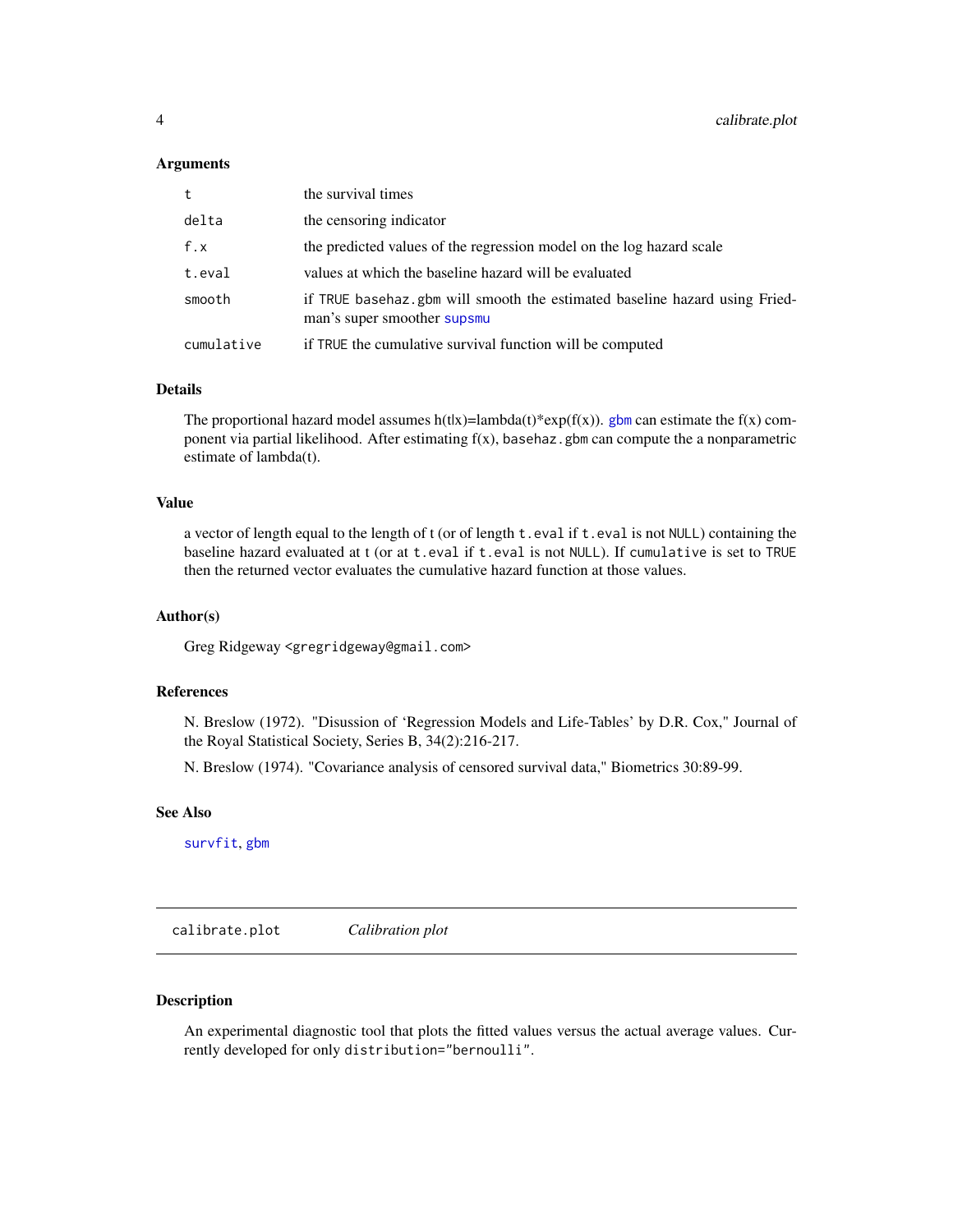#### <span id="page-4-0"></span>calibrate.plot 5

#### Usage

```
calibrate.plot(y,p,
               distribution="bernoulli",
               replace=TRUE,
               line.par=list(col="black"),
               shade.col="lightyellow",
               shade.density=NULL,
               rug.par=list(side=1),
               xlab="Predicted value",
               ylab="Observed average",
               xlim=NULL,ylim=NULL,
               knots=NULL,df=6,
               ...)
```
# Arguments

| У             | the outcome 0-1 variable                                                                                                                                     |
|---------------|--------------------------------------------------------------------------------------------------------------------------------------------------------------|
| p             | the predictions estimating $E(y x)$                                                                                                                          |
| distribution  | the loss function used in creating p. bernoulli and poisson are currently the<br>only special options. All others default to squared error assuming gaussian |
| replace       | determines whether this plot will replace or overlay the current plot. replace=FALSE<br>is useful for comparing the calibration of several methods           |
| line.par      | graphics parameters for the line                                                                                                                             |
| shade.col     | color for shading the 2 SE region. shade.col=NA implies no 2 SE region                                                                                       |
| shade.density | the density parameter for polygon                                                                                                                            |
| rug.par       | graphics parameters passed to rug                                                                                                                            |
| xlab          | x-axis label corresponding to the predicted values                                                                                                           |
| ylab          | y-axis label corresponding to the observed average                                                                                                           |
| xlim, ylim    | x and y-axis limits. If not specified te function will select limits                                                                                         |
| knots,df      | these parameters are passed directly to ns for constructing a natural spline smoother<br>for the calibration curve                                           |
| $\cdots$      | other graphics parameters passed on to the plot function                                                                                                     |

#### Details

Uses natural splines to estimate  $E(y|p)$ . Well-calibrated predictions imply that  $E(y|p) = p$ . The plot also includes a pointwise 95 band.

# Value

calibrate.plot returns no values.

#### Author(s)

Greg Ridgeway <gregridgeway@gmail.com>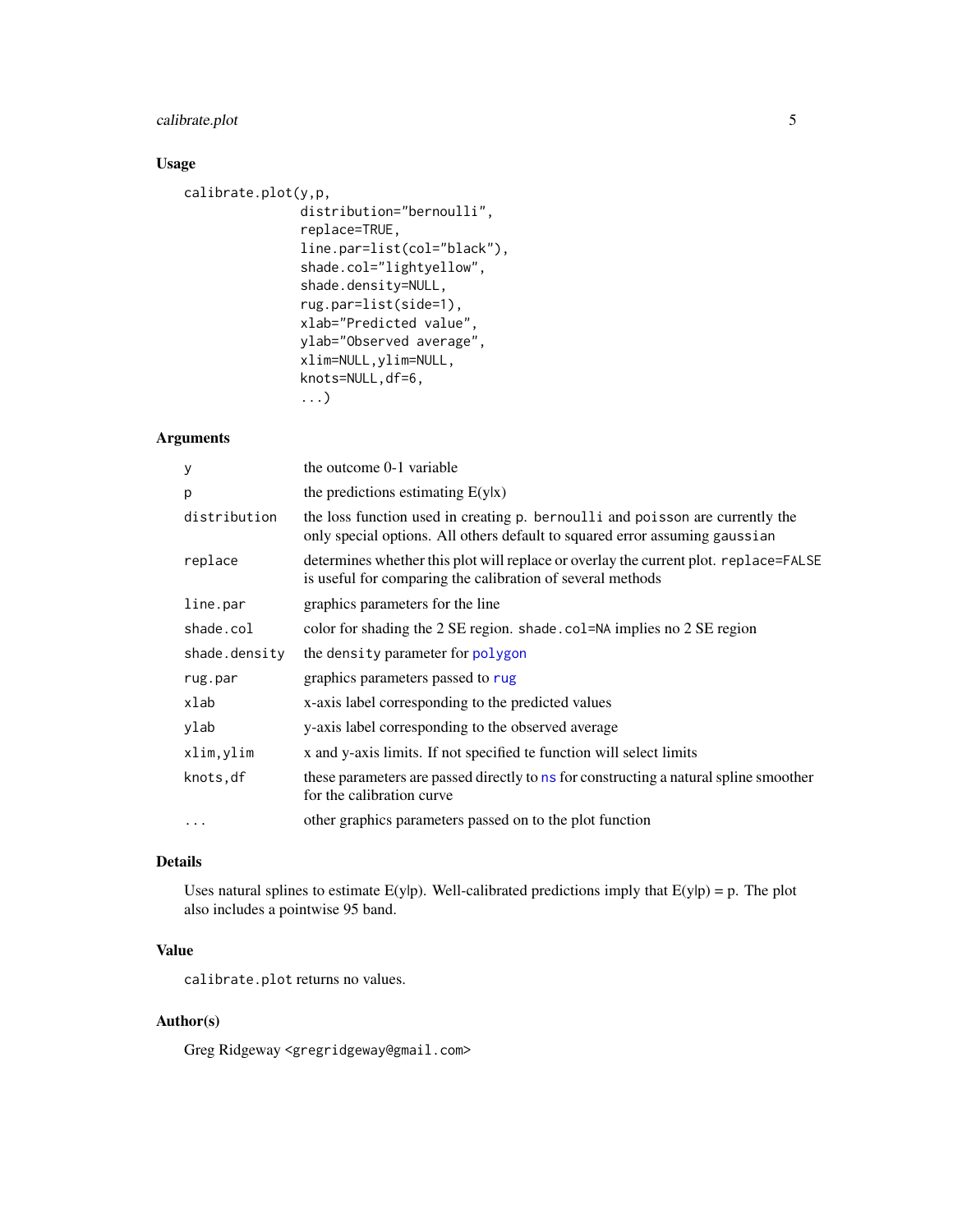#### <span id="page-5-0"></span>References

J.F. Yates (1982). "External correspondence: decomposition of the mean probability score," Organisational Behaviour and Human Performance 30:132-156.

D.J. Spiegelhalter (1986). "Probabilistic Prediction in Patient Management and Clinical Trials," Statistics in Medicine 5:421-433.

#### Examples

```
# Don't want R CMD check to think there is a dependency on rpart
# so comment out the example
#library(rpart)
#data(kyphosis)
#y <- as.numeric(kyphosis$Kyphosis)-1
#x <- kyphosis$Age
#glm1 <- glm(y~poly(x,2),family=binomial)
#p <- predict(glm1,type="response")
#calibrate.plot(y, p, xlim=c(0,0.6), ylim=c(0,0.6))
```
<span id="page-5-1"></span>gbm *Generalized Boosted Regression Modeling*

#### <span id="page-5-2"></span>Description

Fits generalized boosted regression models.

#### Usage

```
gbm(formula = formula(data),
    distribution = "bernoulli",
    data = list(),
   weights,
    var.monotone = NULL,
    n.trees = 100,
    interaction.depth = 1,
    n.minobsinnode = 10,
    shrinkage = 0.001,
   bag.fraction = 0.5,
    train.fraction = 1.0,
    cv.folds=0,
    keep.data = TRUE,
    verbose = "CV",class.stratify.cv=NULL,
    n.cores = NULL)
gbm.fit(x, y,
        offset = NULL,
        misc = NULL,
```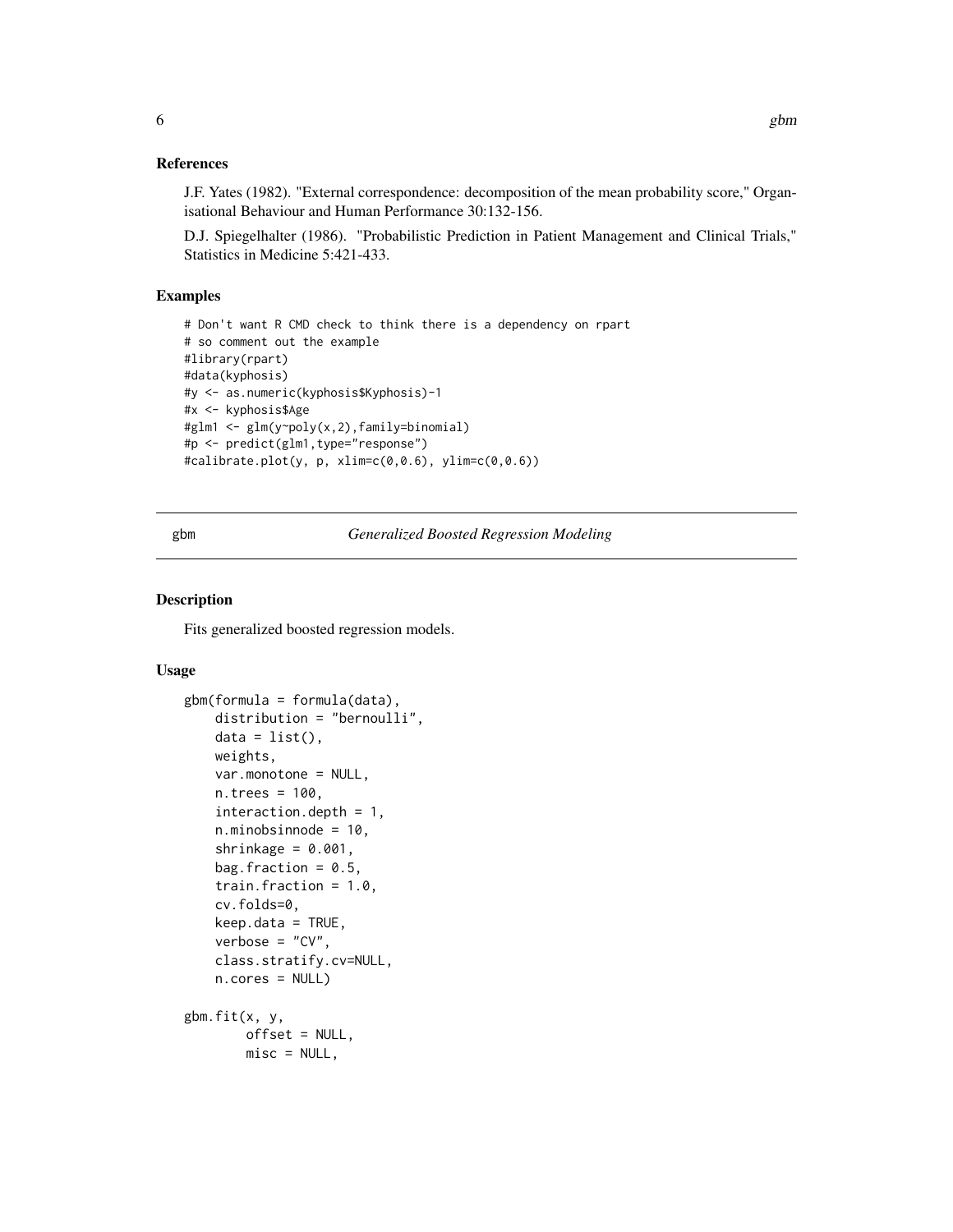<span id="page-6-0"></span>gbm  $\sim$  7

```
distribution = "bernoulli",
       w = NULL,var.monotone = NULL,
       n.trees = 100,
       interaction.depth = 1,
       n.minobsinnode = 10,
       shrinkage = 0.001,
       bag.fraction = 0.5,
       nTrain = NULL,
       train.fraction = NULL,
       keep.data = TRUE,verbose = TRUE,
       var.names = NULL,
       response.name = "y",
       group = NULL)
gbm.more(object,
        n.new.trees = 100,
```
 $data = NULL,$ weights = NULL, offset = NULL, verbose = NULL)

### Arguments

| formula      | a symbolic description of the model to be fit. The formula may include an offset<br>term (e.g. $y \sim \text{offset}(n) + x$ ). If keep.data=FALSE in the initial call to gbm then it<br>is the user's responsibility to resupply the offset to gbm. more.                                                                                                                                                                                                                                                                        |
|--------------|-----------------------------------------------------------------------------------------------------------------------------------------------------------------------------------------------------------------------------------------------------------------------------------------------------------------------------------------------------------------------------------------------------------------------------------------------------------------------------------------------------------------------------------|
| distribution | either a character string specifying the name of the distribution to use or a list<br>with a component name specifying the distribution and any additional param-<br>eters needed. If not specified, gbm will try to guess: if the response has only<br>2 unique values, bernoulli is assumed; otherwise, if the response is a factor,<br>multinomial is assumed; otherwise, if the response has class "Surv", coxph is<br>assumed; otherwise, gaussian is assumed.                                                               |
|              | Currently available options are "gaussian" (squared error), "laplace" (absolute<br>loss), "tdist" (t-distribution loss), "bernoulli" (logistic regression for 0-1 out-<br>comes), "huberized" (huberized hinge loss for 0-1 outcomes), "multinomial"<br>(classification when there are more than 2 classes), "adaboost" (the AdaBoost<br>exponential loss for 0-1 outcomes), "poisson" (count outcomes), "coxph" (right<br>censored observations), "quantile", or "pairwise" (ranking measure using the<br>LambdaMart algorithm). |
|              | If quantile regression is specified, distribution must be a list of the form<br>list(name="quantile", alpha=0.25) where alpha is the quantile to estimate.<br>The current version's quantile regression method does not handle non-constant<br>weights and will stop.                                                                                                                                                                                                                                                             |
|              | If "tdist" is specified, the default degrees of freedom is 4 and this can be con-<br>trolled by specifying distribution=list(name="tdist", df=DF) where DF<br>is your chosen degrees of freedom.                                                                                                                                                                                                                                                                                                                                  |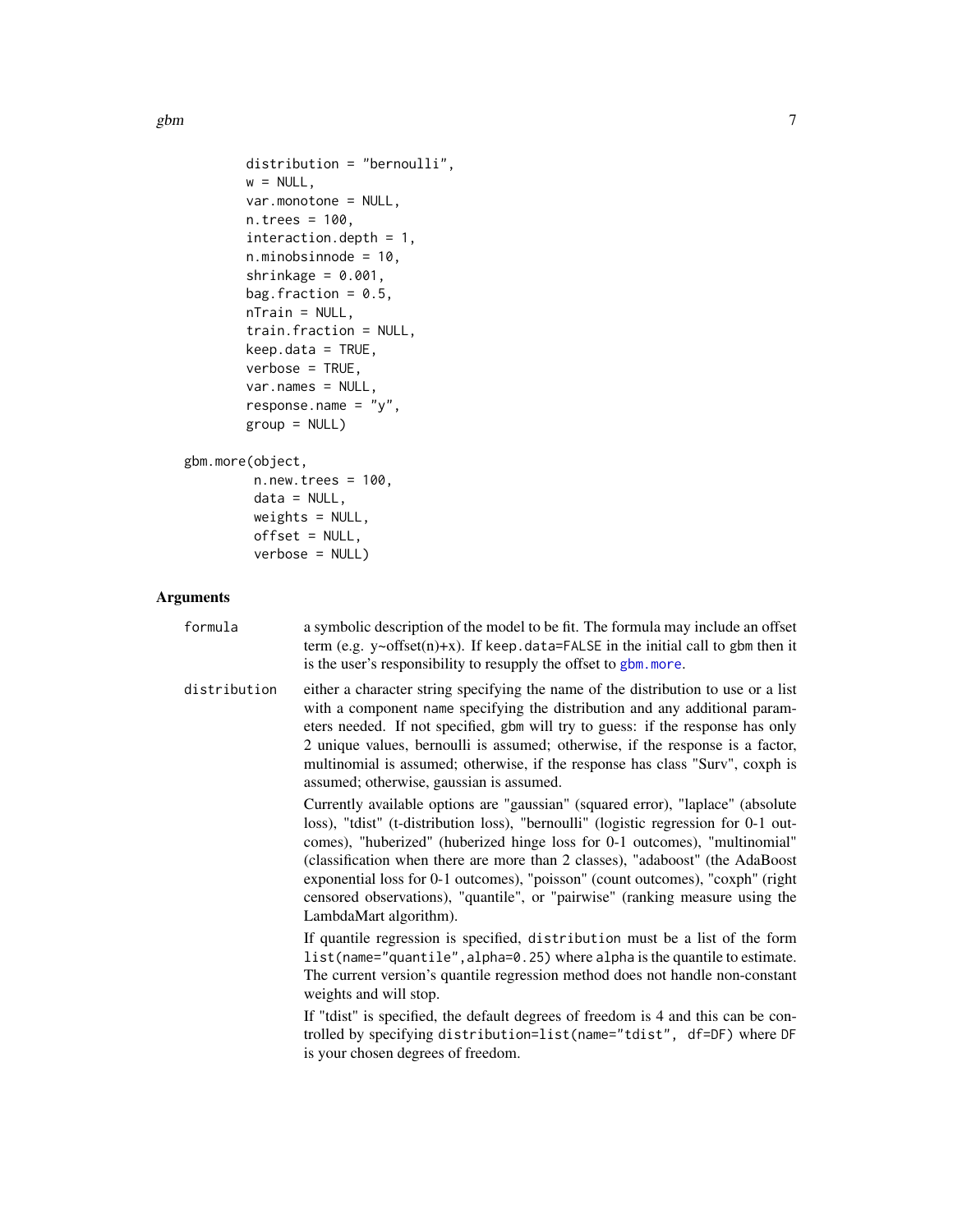If "pairwise" regression is specified, distribution must be a list of the form list(name="pairwise",group=...,metric=...,max.rank=...) (metric and max.rank are optional, see below). group is a character vector with the column names of data that jointly indicate the group an instance belongs to (typically a query in Information Retrieval applications). For training, only pairs of instances from the same group and with different target labels can be considered.

- conc: Fraction of concordant pairs; for binary labels, this is equivalent to the Area under the ROC Curve
- mrr: Mean reciprocal rank of the highest-ranked positive instance

metric is the IR measure to use, one of

- map: Mean average precision, a generalization of mrr to multiple positive instances
- ndcg: Normalized discounted cumulative gain. The score is the weighted sum (DCG) of the user-supplied target values, weighted by log(rank+1), and normalized to the maximum achievable value. This is the default if the user did not specify a metric.

ndcg and conc allow arbitrary target values, while binary targets {0,1} are expected for map and mrr. For ndcg and mrr, a cut-off can be chosen using a positive integer parameter max.rank. If left unspecified, all ranks are taken into account.

Note that splitting of instances into training and validation sets follows group boundaries and therefore only approximates the specified train. fraction ratio (the same applies to cross-validation folds). Internally, queries are randomly shuffled before training, to avoid bias.

Weights can be used in conjunction with pairwise metrics, however it is assumed that they are constant for instances from the same group.

For details and background on the algorithm, see e.g. Burges (2010).

- data an optional data frame containing the variables in the model. By default the variables are taken from environment(formula), typically the environment from which gbm is called. If keep.data=TRUE in the initial call to gbm then gbm stores a copy with the object. If keep.data=FALSE then subsequent calls to [gbm.more](#page-5-2) must resupply the same dataset. It becomes the user's responsibility to resupply the same data at this point.
- weights an optional vector of weights to be used in the fitting process. Must be positive but do not need to be normalized. If keep.data=FALSE in the initial call to gbm then it is the user's responsibility to resupply the weights to [gbm.more](#page-5-2).
- var.monotone an optional vector, the same length as the number of predictors, indicating which variables have a monotone increasing  $(+1)$ , decreasing  $(-1)$ , or arbitrary  $(0)$  relationship with the outcome.
- n.trees the total number of trees to fit. This is equivalent to the number of iterations and the number of basis functions in the additive expansion.
- cv.folds Number of cross-validation folds to perform. If cv.folds>1 then gbm, in addition to the usual fit, will perform a cross-validation, calculate an estimate of generalization error returned in cv.error.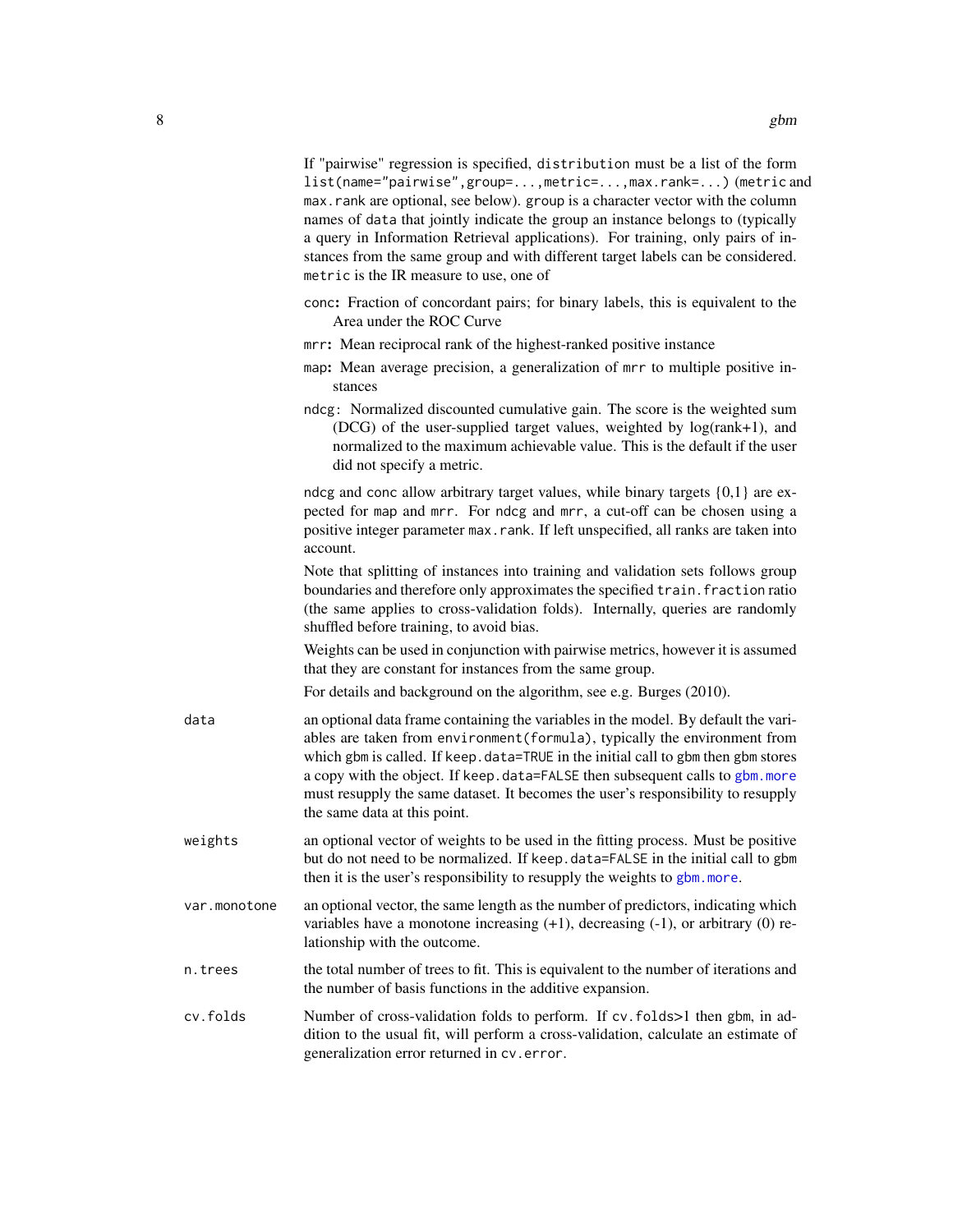#### <span id="page-8-0"></span> $g$ bm  $g$

| interaction.depth |                                                                                                                                                                                                                                                                                                                                                                                                                                                   |
|-------------------|---------------------------------------------------------------------------------------------------------------------------------------------------------------------------------------------------------------------------------------------------------------------------------------------------------------------------------------------------------------------------------------------------------------------------------------------------|
|                   | The maximum depth of variable interactions. 1 implies an additive model, 2<br>implies a model with up to 2-way interactions, etc.                                                                                                                                                                                                                                                                                                                 |
|                   | n.minobsinnode minimum number of observations in the trees terminal nodes. Note that this is<br>the actual number of observations not the total weight.                                                                                                                                                                                                                                                                                           |
| shrinkage         | a shrinkage parameter applied to each tree in the expansion. Also known as the<br>learning rate or step-size reduction.                                                                                                                                                                                                                                                                                                                           |
| bag.fraction      | the fraction of the training set observations randomly selected to propose the<br>next tree in the expansion. This introduces randomnesses into the model fit. If<br>bag. fraction<1 then running the same model twice will result in similar but<br>different fits. gbm uses the R random number generator so set. seed can ensure<br>that the model can be reconstructed. Preferably, the user can save the returned<br>gbm. object using save. |
|                   | train. fraction The first train. fraction $*$ nrows (data) observations are used to fit the gbm<br>and the remainder are used for computing out-of-sample estimates of the loss<br>function.                                                                                                                                                                                                                                                      |
| nTrain            | An integer representing the number of cases on which to train. This is the<br>preferred way of specification for gbm.fit; The option train.fraction in<br>gbm. fit is deprecated and only maintained for backward compatibility. These<br>two parameters are mutually exclusive. If both are unspecified, all data is used<br>for training.                                                                                                       |
| keep.data         | a logical variable indicating whether to keep the data and an index of the data<br>stored with the object. Keeping the data and index makes subsequent calls to<br>gbm. more faster at the cost of storing an extra copy of the dataset.                                                                                                                                                                                                          |
| object            | a gbm object created from an initial call to gbm.                                                                                                                                                                                                                                                                                                                                                                                                 |
| n.new.trees       | the number of additional trees to add to object.                                                                                                                                                                                                                                                                                                                                                                                                  |
| verbose           | If TRUE, gbm will print out progress and performance indicators. If this option<br>is left unspecified for gbm.more then it uses verbose from object.                                                                                                                                                                                                                                                                                             |
| class.stratify.cv |                                                                                                                                                                                                                                                                                                                                                                                                                                                   |
|                   | whether or not the cross-validation should be stratified by class. Defaults to TRUE<br>for distribution="multinomial" and is only implementated for multinomial<br>and bernoulli. The purpose of stratifying the cross-validation is to help avoid-<br>ing situations in which training sets do not contain all classes.                                                                                                                          |
| x, y              | For gbm. fit: x is a data frame or data matrix containing the predictor variables<br>and y is the vector of outcomes. The number of rows in x must be the same as<br>the length of y.                                                                                                                                                                                                                                                             |
| offset            | a vector of values for the offset                                                                                                                                                                                                                                                                                                                                                                                                                 |
| misc              | For gbm. fit: misc is an R object that is simply passed on to the gbm engine. It<br>can be used for additional data for the specific distribution. Currently it is only<br>used for passing the censoring indicator for the Cox proportional hazards model.                                                                                                                                                                                       |
| W                 | For gbm. fit: w is a vector of weights of the same length as the y.                                                                                                                                                                                                                                                                                                                                                                               |
| var.names         | For gbm. fit: A vector of strings of length equal to the number of columns of x<br>containing the names of the predictor variables.                                                                                                                                                                                                                                                                                                               |
| response.name     | For gbm. fit: A character string label for the response variable.                                                                                                                                                                                                                                                                                                                                                                                 |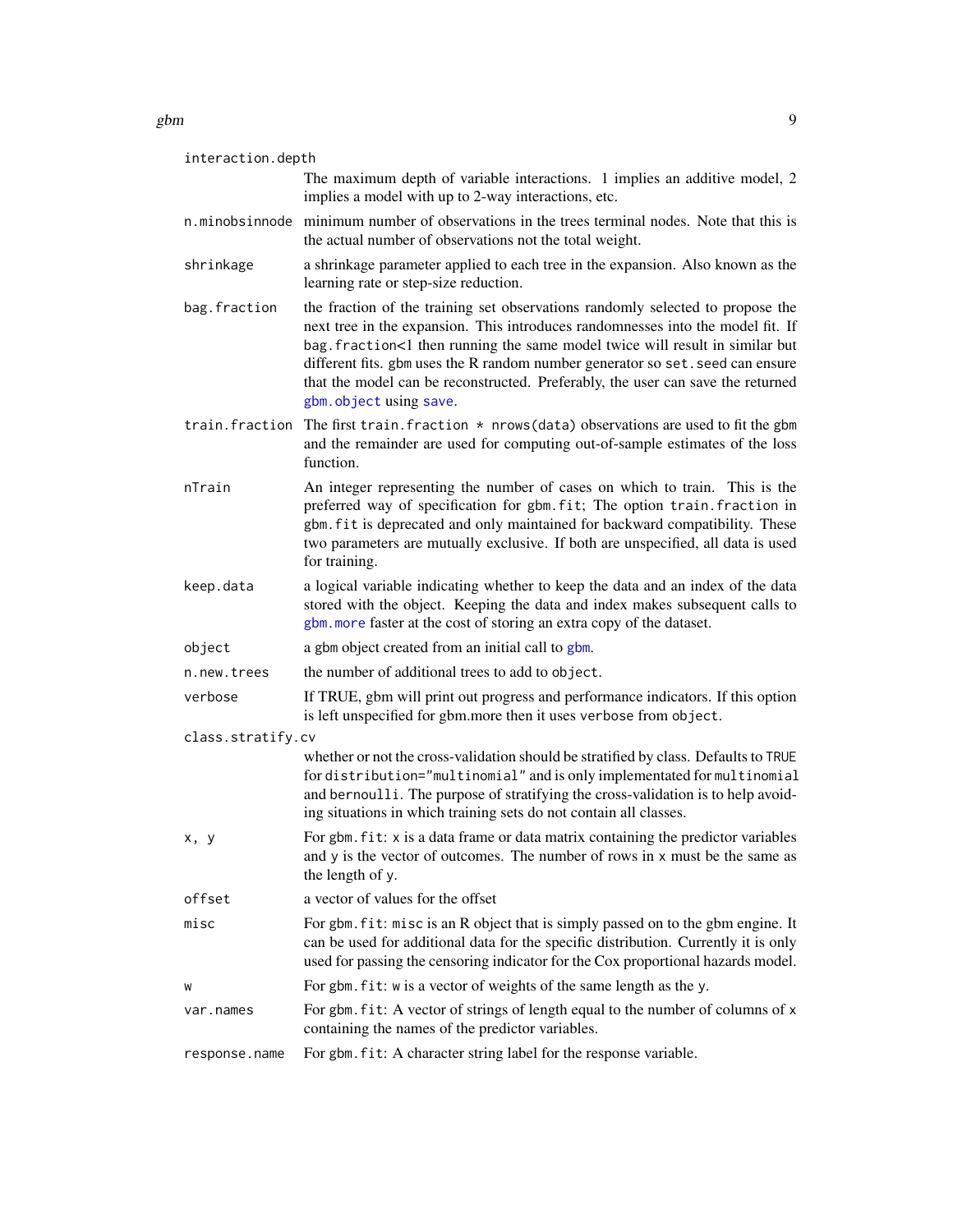<span id="page-9-0"></span>

| group   | group used when distribution $=$ 'pairwise'.                                                                                                                                                                                                                                                                                                                                                    |
|---------|-------------------------------------------------------------------------------------------------------------------------------------------------------------------------------------------------------------------------------------------------------------------------------------------------------------------------------------------------------------------------------------------------|
| n.cores | The number of CPU cores to use. The cross-validation loop will attempt to send<br>different CV folds off to different cores. If n. cores is not specified by the user,<br>it is guessed using the detect Cores function in the parallel package. Note<br>that the documentation for detect Cores makes clear that it is not fails ave and<br>could return a spurious number of available cores. |

#### Details

See the [gbm vignette](#page-0-0) for technical details.

This package implements the generalized boosted modeling framework. Boosting is the process of iteratively adding basis functions in a greedy fashion so that each additional basis function further reduces the selected loss function. This implementation closely follows Friedman's Gradient Boosting Machine (Friedman, 2001).

In addition to many of the features documented in the Gradient Boosting Machine, gbm offers additional features including the out-of-bag estimator for the optimal number of iterations, the ability to store and manipulate the resulting gbm object, and a variety of other loss functions that had not previously had associated boosting algorithms, including the Cox partial likelihood for censored data, the poisson likelihood for count outcomes, and a gradient boosting implementation to minimize the AdaBoost exponential loss function.

gbm.fit provides the link between R and the C++ gbm engine. gbm is a front-end to gbm.fit that uses the familiar R modeling formulas. However, model. frame is very slow if there are many predictor variables. For power-users with many variables use gbm.fit. For general practice gbm is preferable.

#### Value

gbm, gbm.fit, and gbm.more return a [gbm.object](#page-13-1).

#### Author(s)

Greg Ridgeway <gregridgeway@gmail.com>

Quantile regression code developed by Brian Kriegler <br/>bk@stat.ucla.edu>

t-distribution, and multinomial code developed by Harry Southworth and Daniel Edwards

Pairwise code developed by Stefan Schroedl <schroedl@a9.com>

#### References

Y. Freund and R.E. Schapire (1997) "A decision-theoretic generalization of on-line learning and an application to boosting," *Journal of Computer and System Sciences,* 55(1):119-139.

G. Ridgeway (1999). "The state of boosting," *Computing Science and Statistics* 31:172-181.

J.H. Friedman, T. Hastie, R. Tibshirani (2000). "Additive Logistic Regression: a Statistical View of Boosting," *Annals of Statistics* 28(2):337-374.

J.H. Friedman (2001). "Greedy Function Approximation: A Gradient Boosting Machine," *Annals of Statistics* 29(5):1189-1232.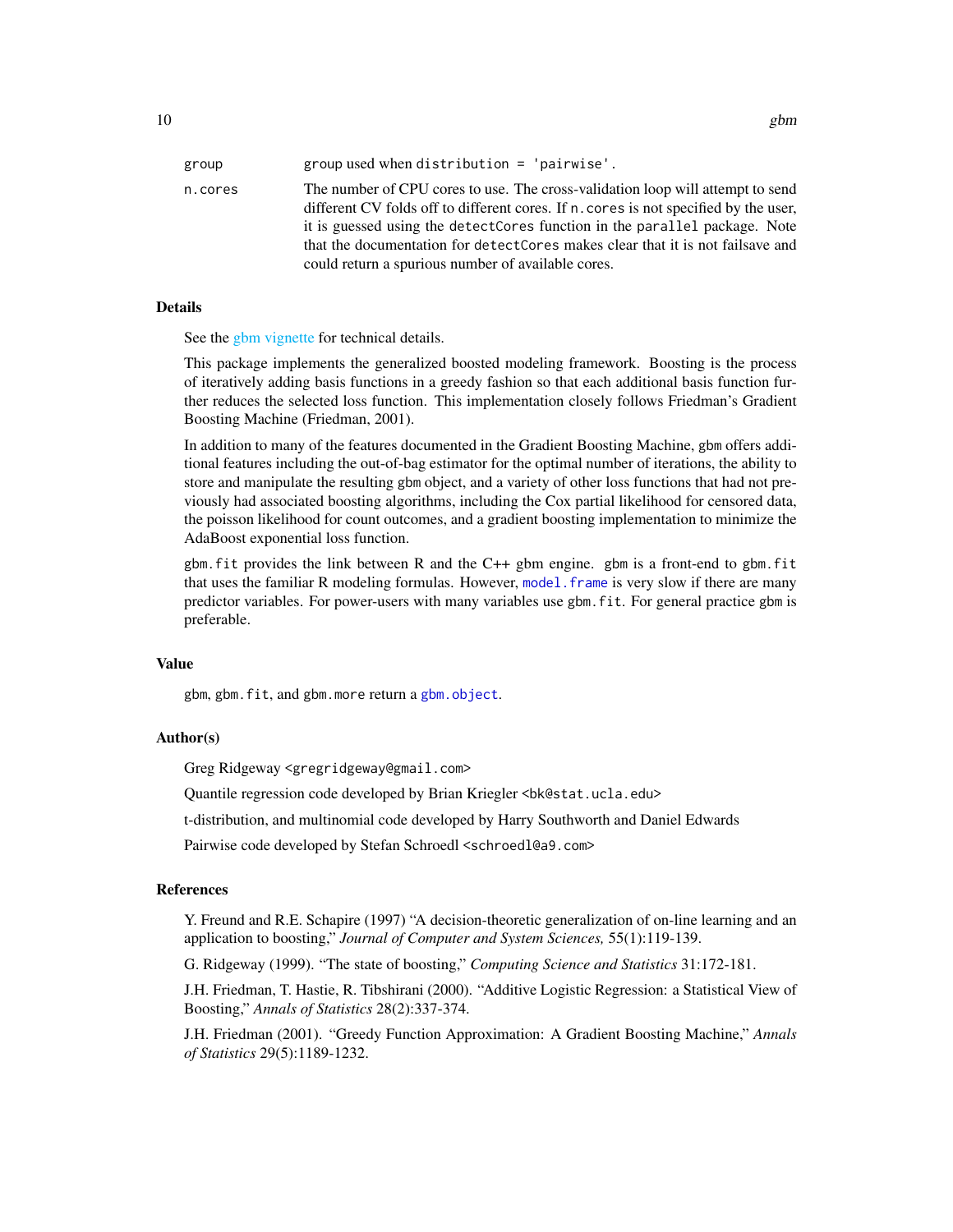<span id="page-10-0"></span>gbm  $11$ 

J.H. Friedman (2002). "Stochastic Gradient Boosting," *Computational Statistics and Data Analysis* 38(4):367-378.

B. Kriegler (2007). [Cost-Sensitive Stochastic Gradient Boosting Within a Quantitative Regression](http://statistics.ucla.edu/theses/uclastat-dissertation-2007:2) [Framework.](http://statistics.ucla.edu/theses/uclastat-dissertation-2007:2) PhD dissertation, UCLA Statistics.

C. Burges (2010). "From RankNet to LambdaRank to LambdaMART: An Overview," Microsoft Research Technical Report MSR-TR-2010-82.

[Greg Ridgeway's site.](http://sites.google.com/site/gregridgeway)

The [MART](http://www-stat.stanford.edu/~jhf/R-MART.html) website.

#### See Also

[gbm.object](#page-13-1), [gbm.perf](#page-14-1), [plot.gbm](#page-19-1), [predict.gbm](#page-21-1), [summary.gbm](#page-29-1), [pretty.gbm.tree](#page-22-1).

#### Examples

# A least squares regression example # create some data

```
N < -1000X1 \leftarrow runif(N)X2 \leftarrow 2*runif(N)X3 <- ordered(sample(letters[1:4],N,replace=TRUE),levels=letters[4:1])
X4 <- factor(sample(letters[1:6],N,replace=TRUE))
X5 <- factor(sample(letters[1:3],N,replace=TRUE))
X6 \leftarrow 3*runif(N)mu \leftarrow c(-1, 0, 1, 2) [as.numeric(X3)]
SNR <- 10 # signal-to-noise ratio
Y \le -X1**1.5 + 2 \times (X2**.5) + musigma <- sqrt(var(Y)/SNR)
Y \leftarrow Y + \text{norm}(N, \emptyset, \text{sigma})# introduce some missing values
X1[sample(1:N,size=500)] <- NA
X4[sample(1:N,size=300)] <- NA
data <- data.frame(Y=Y,X1=X1,X2=X2,X3=X3,X4=X4,X5=X5,X6=X6)
# fit initial model
gbm1 <-
gbm(Y~X1+X2+X3+X4+X5+X6, # formula
    data=data, <br>
# dataset
    var.monotone=c(0,0,0,0,0,0), # -1: monotone decrease,
                                 # +1: monotone increase,
                                 # 0: no monotone restrictions
    distribution="gaussian", # see the help for other choices
    n.trees=1000, # number of trees
    shrinkage=0.05, <br> # shrinkage or learning rate,
                                 # 0.001 to 0.1 usually work
    interaction.depth=3, # 1: additive model, 2: two-way interactions, etc.
    bag.fraction = 0.5, # subsampling fraction, 0.5 is probably best
    train.fraction = 0.5, \qquad # fraction of data for training,
```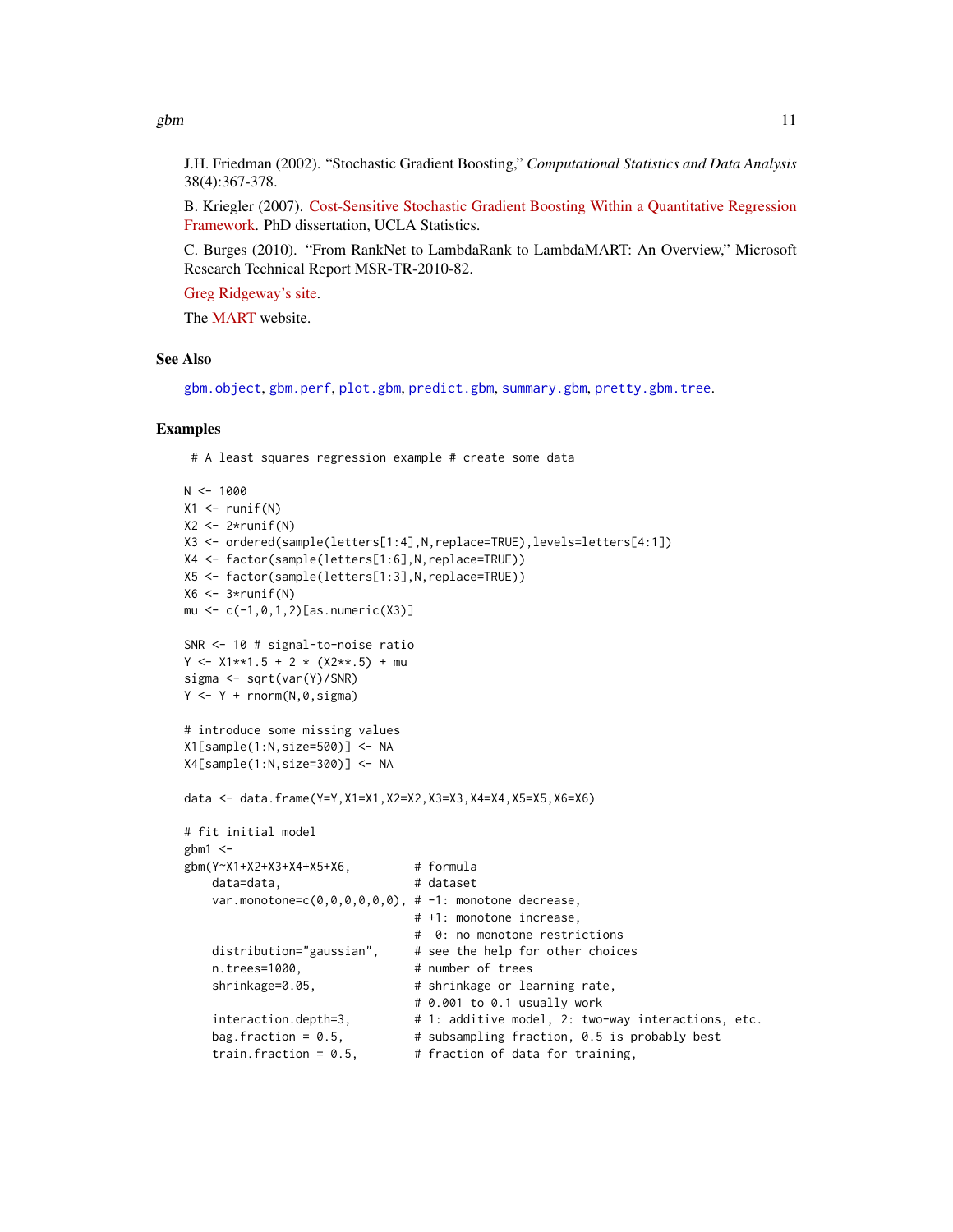```
# first train.fraction*N used for training
    n.minobsinnode = 10, \qquad # minimum total weight needed in each node
    cv.folds = 3, \qquad \qquad # do 3-fold cross-validationkeep.data=TRUE, \qquad # keep a copy of the dataset with the object
    verbose=FALSE, # don't print out progress
    n.cores=1) \# use only a single core (detecting #cores is
                                # error-prone, so avoided here)
# check performance using an out-of-bag estimator
# OOB underestimates the optimal number of iterations
best.iter <- gbm.perf(gbm1,method="OOB")
print(best.iter)
# check performance using a 50% heldout test set
best.iter <- gbm.perf(gbm1,method="test")
print(best.iter)
# check performance using 5-fold cross-validation
best.iter <- gbm.perf(gbm1,method="cv")
print(best.iter)
# plot the performance # plot variable influence
summary(gbm1,n.trees=1) # based on the first tree
summary(gbm1,n.trees=best.iter) # based on the estimated best number of trees
# compactly print the first and last trees for curiosity
print(pretty.gbm.tree(gbm1,1))
print(pretty.gbm.tree(gbm1,gbm1$n.trees))
# make some new data
N < - 1000X1 \leftarrow runif(N)X2 \leftarrow 2*runif(N)X3 <- ordered(sample(letters[1:4],N,replace=TRUE))
X4 <- factor(sample(letters[1:6],N,replace=TRUE))
X5 <- factor(sample(letters[1:3],N,replace=TRUE))
X6 \leftarrow 3*runif(N)mu <- c(-1,0,1,2)[as.numeric(X3)]
Y \le -X1**1.5 + 2 \times (X2**.5) + mu + rnorm(N, 0, sigma)data2 <- data.frame(Y=Y,X1=X1,X2=X2,X3=X3,X4=X4,X5=X5,X6=X6)
# predict on the new data using "best" number of trees
# f.predict generally will be on the canonical scale (logit,log,etc.)
f.predict <- predict(gbm1,data2,best.iter)
# least squares error
print(sum((data2$Y-f.predict)^2))
# create marginal plots
# plot variable X1,X2,X3 after "best" iterations
par(mfrow=c(1,3))
```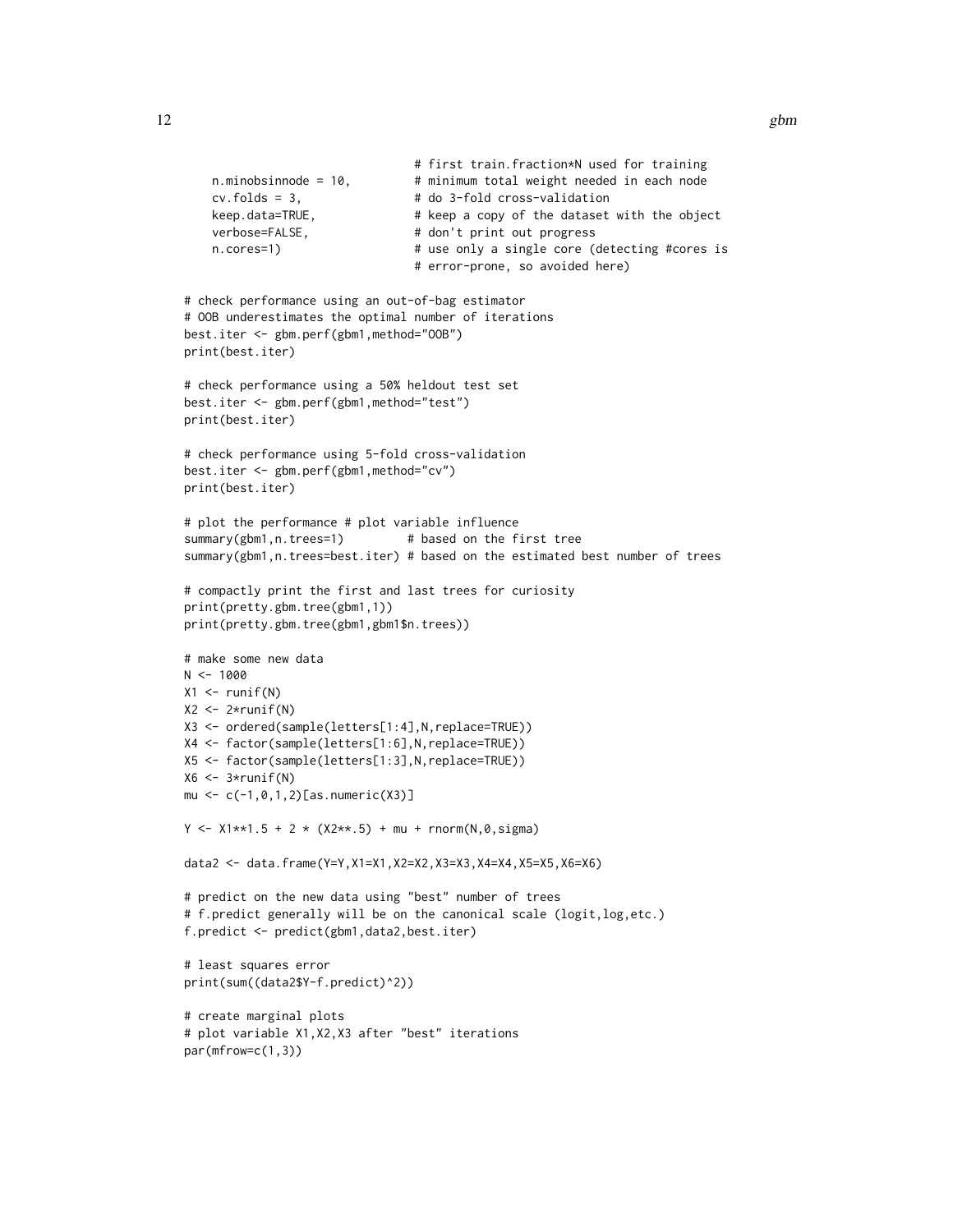#### <span id="page-12-0"></span>gbm-internal 13

```
plot(gbm1,1,best.iter)
plot(gbm1,2,best.iter)
plot(gbm1,3,best.iter)
par(mfrow=c(1,1))
# contour plot of variables 1 and 2 after "best" iterations
plot(gbm1,1:2,best.iter)
# lattice plot of variables 2 and 3
plot(gbm1,2:3,best.iter)
# lattice plot of variables 3 and 4
plot(gbm1,3:4,best.iter)
# 3-way plots
plot(gbm1,c(1,2,6),best.iter,cont=20)
plot(gbm1,1:3,best.iter)
plot(gbm1,2:4,best.iter)
plot(gbm1,3:5,best.iter)
# do another 100 iterations
gbm2 <- gbm.more(gbm1,100,
                 verbose=FALSE) # stop printing detailed progress
```
gbm-internal *gbm internal functions*

# Description

Helper functions for preprocessing data prior to building the model

#### Usage

```
guessDist(y)
getCVgroup(distribution, class.stratify.cv, y, i.train, cv.folds, group)
getStratify(strat, d)
checkMissing(x, y)
checkWeights(w, n)
checkID(id)
checkOffset(o, y)
getVarNames(x)
gbmCluster(n)
```
#### Arguments

| V |                   | The response variable.                                    |
|---|-------------------|-----------------------------------------------------------|
|   | d, distribution   |                                                           |
|   |                   | The distribution, either specified by the user or implied |
|   | class.stratify.cv |                                                           |
|   |                   | Whether or not to stratify, if provided by the user       |
|   | i.train           | Computed internally by gbm                                |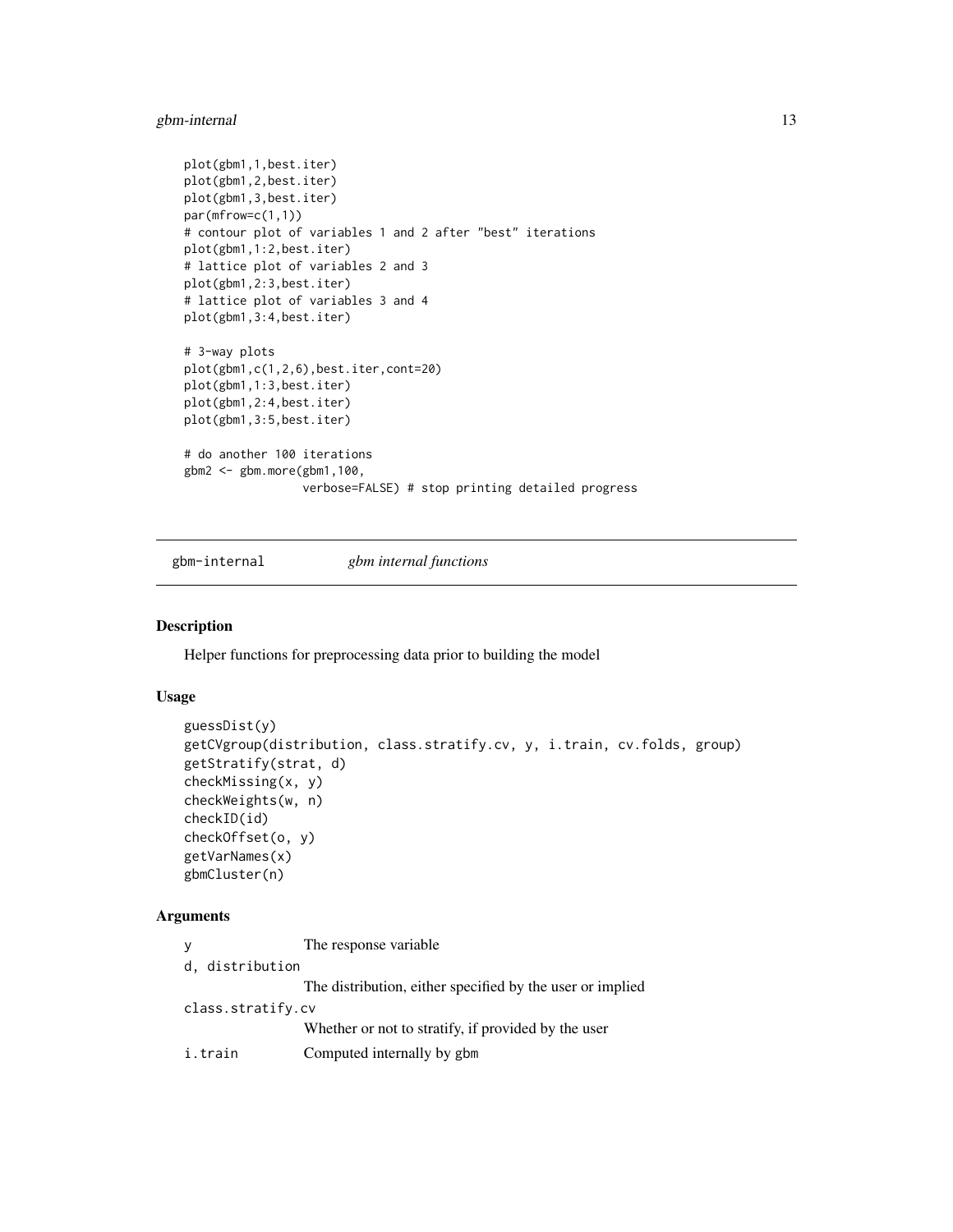# <span id="page-13-0"></span>14 gbm.object

| group    | The group, if using distibution='pairwise' |
|----------|--------------------------------------------|
| strat    | Whether or not to stratify                 |
| cv.folds | The number of cross-validation folds       |
| X        | The design matrix                          |
| id       | The interaction depth                      |
| W        | The weights                                |
| n        | The number of cores to use in the cluster. |
| $\Omega$ | The offset                                 |

# Details

These are functions used internally by gbm and not intended for direct use by the user.

<span id="page-13-1"></span>

| Generalized Boosted Regression Model Object<br>gbm.object |  |  |  |
|-----------------------------------------------------------|--|--|--|
|-----------------------------------------------------------|--|--|--|

# Description

These are objects representing fitted gbms.

# Value

| initF         | the "intercept" term, the initial predicted value to which trees make adjustments                                                                                                                                                                                                                                                                                                                                                                             |
|---------------|---------------------------------------------------------------------------------------------------------------------------------------------------------------------------------------------------------------------------------------------------------------------------------------------------------------------------------------------------------------------------------------------------------------------------------------------------------------|
| fit           | a vector containing the fitted values on the scale of regression function (e.g.<br>log-odds scale for bernoulli, log scale for poisson)                                                                                                                                                                                                                                                                                                                       |
| train.error   | a vector of length equal to the number of fitted trees containing the value of the<br>loss function for each boosting iteration evaluated on the training data                                                                                                                                                                                                                                                                                                |
| valid.error   | a vector of length equal to the number of fitted trees containing the value of the<br>loss function for each boosting iteration evaluated on the validation data                                                                                                                                                                                                                                                                                              |
| cv.error      | if cv. folds<2 this component is NULL. Otherwise, this component is a vector<br>of length equal to the number of fitted trees containing a cross-validated estimate<br>of the loss function for each boosting iteration                                                                                                                                                                                                                                       |
| oobag.improve | a vector of length equal to the number of fitted trees containing an out-of-bag<br>estimate of the marginal reduction in the expected value of the loss function.<br>The out-of-bag estimate uses only the training data and is useful for estimating<br>the optimal number of boosting iterations. See gbm.perf                                                                                                                                              |
| trees         | a list containing the tree structures. The components are best viewed using<br>pretty.gbm.tree                                                                                                                                                                                                                                                                                                                                                                |
| c.splits      | a list of all the categorical splits in the collection of trees. If the trees[[i]]<br>component of a gbm object describes a categorical split then the splitting value<br>will refer to a component of c. splits. That component of c. splits will be a<br>vector of length equal to the number of levels in the categorical split variable. -1<br>indicates left, +1 indicates right, and 0 indicates that the level was not present in<br>the training data |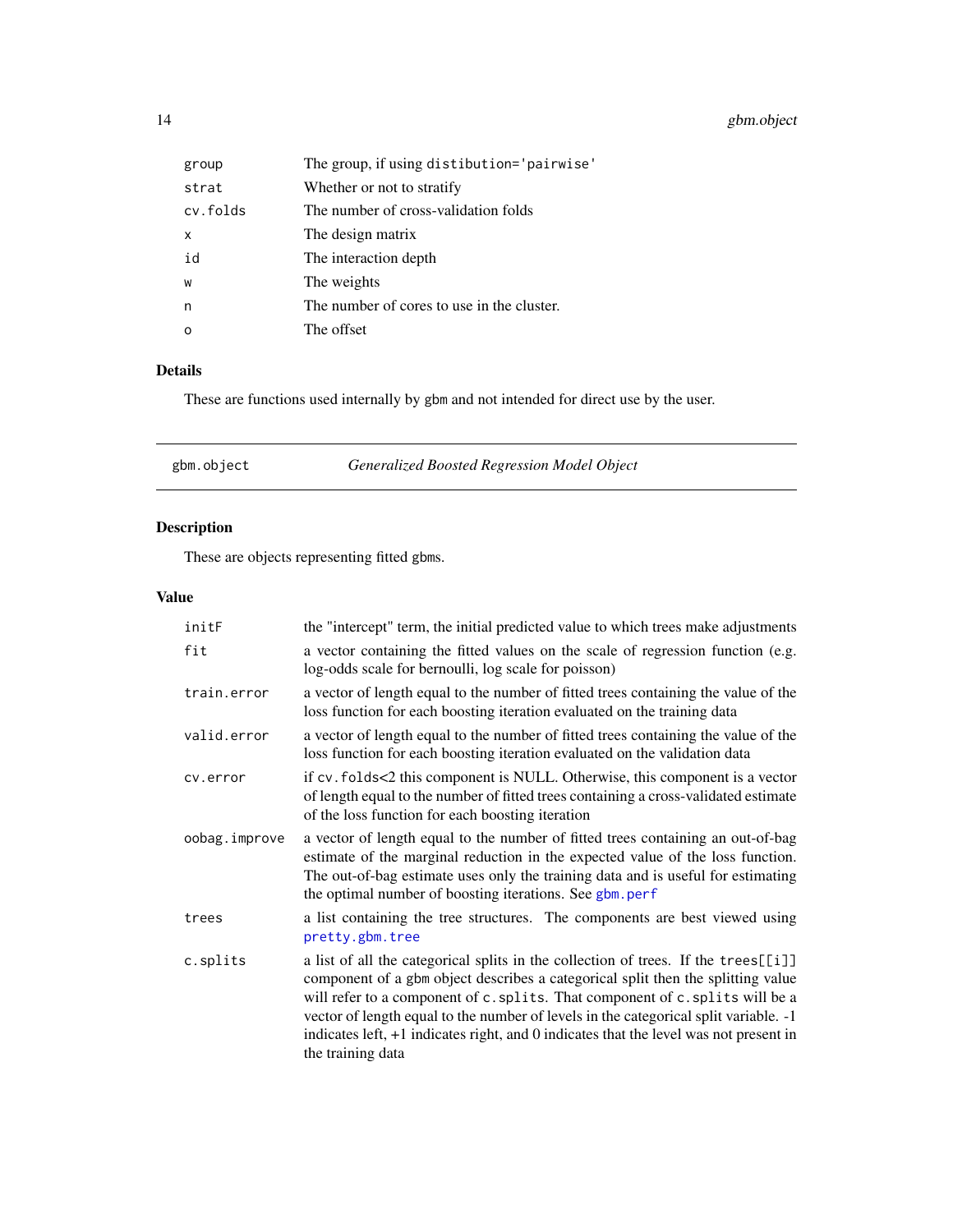#### <span id="page-14-0"></span>gbm.perf 15

| cv.fitted | If cross-validation was performed, the cross-validation predicted values on the     |
|-----------|-------------------------------------------------------------------------------------|
|           | scale of the linear predictor. That is, the fitted values from the ith CV-fold, for |
|           | the model having been trained on the data in all other folds.                       |

# **Structure**

The following components must be included in a legitimate gbm object.

# Author(s)

Greg Ridgeway <gregridgeway@gmail.com>

#### See Also

[gbm](#page-5-1)

<span id="page-14-1"></span>gbm.perf *GBM performance*

#### Description

Estimates the optimal number of boosting iterations for a gbm object and optionally plots various performance measures

#### Usage

```
gbm.perf(object,
         plot.it = TRUE,
         oobag.curve = FALSE,
         overlay = TRUE,
         method)
```
#### Arguments

| object      | a gbm. object created from an initial call to gbm.                                                                                                                                                                                                                                                                                                                                     |
|-------------|----------------------------------------------------------------------------------------------------------------------------------------------------------------------------------------------------------------------------------------------------------------------------------------------------------------------------------------------------------------------------------------|
| plot.it     | an indicator of whether or not to plot the performance measures. Setting plot. it=TRUE<br>creates two plots. The first plot plots object \$train.error (in black) and<br>object \$valid.error (in red) versus the iteration number. The scale of the er-<br>ror measurement, shown on the left vertical axis, depends on the distribution<br>argument used in the initial call to gbm. |
| oobag.curve | indicates whether to plot the out-of-bag performance measures in a second plot.                                                                                                                                                                                                                                                                                                        |
| overlav     | if TRUE and oobag.curve=TRUE then a right y-axis is added to the training and<br>test error plot and the estimated cumulative improvement in the loss function is<br>plotted versus the iteration number.                                                                                                                                                                              |
| method      | indicate the method used to estimate the optimal number of boosting iterations.<br>method="00B" computes the out-of-bag estimate and method="test" uses the<br>test (or validation) dataset to compute an out-of-sample estimate. method="cv"<br>extracts the optimal number of iterations using cross-validation if gbm was called<br>with $cv$ . $folds > 1$                         |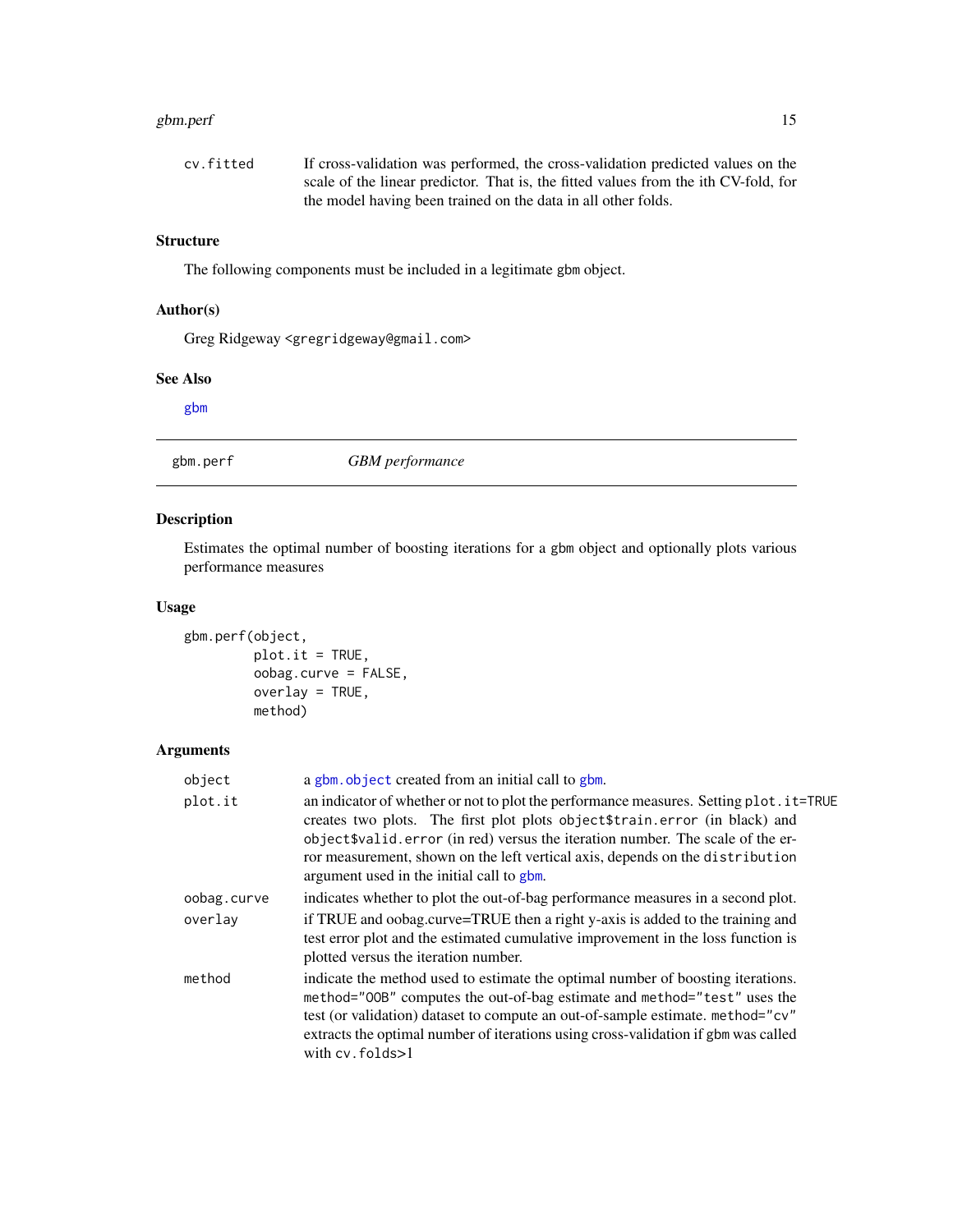#### <span id="page-15-0"></span>Value

gbm.perf returns the estimated optimal number of iterations. The method of computation depends on the method argument.

#### Author(s)

Greg Ridgeway <gregridgeway@gmail.com>

#### See Also

[gbm](#page-5-1), [gbm.object](#page-13-1)

gbm.roc.area *Compute Information Retrieval measures.*

#### Description

Functions to compute Information Retrieval measures for pairwise loss for a single group. The function returns the respective metric, or a negative value if it is undefined for the given group.

#### Usage

```
gbm.roc.area(obs, pred)
ir.measure.conc(y.f, max.rank)
ir.measure.auc(y.f, max.rank)
ir.measure.mrr(y.f, max.rank)
ir.measure.map(y.f, max.rank)
ir.measure.ndcg(y.f, max.rank)
perf.pairwise(y, f, group, metric="ndcg", w=NULL, max.rank=0)
```
#### Arguments

| obs    | Observed value                               |
|--------|----------------------------------------------|
| pred   | Predicted value                              |
| metric | What type of performance measure to compute. |
|        | y, y.f, f, w, group, max.rank                |
|        | Used internally.                             |

#### Details

For simplicity, we have no special handling for ties; instead, we break ties randomly. This is slightly inaccurate for individual groups, but should have only a small effect on the overall measure. gbm. conc computes the concordance index: Fraction of all pairs (i,j) with  $i \le j$ ,  $x[i]$  !=  $x[j]$ , such that

 $x[j] < x[i]$ 

If obs is binary, then gbm.roc.area(obs,  $pred$ ) = gbm.conc(obs[order(-pred)]).

gbm.conc is more general as it allows non-binary targets, but is significantly slower.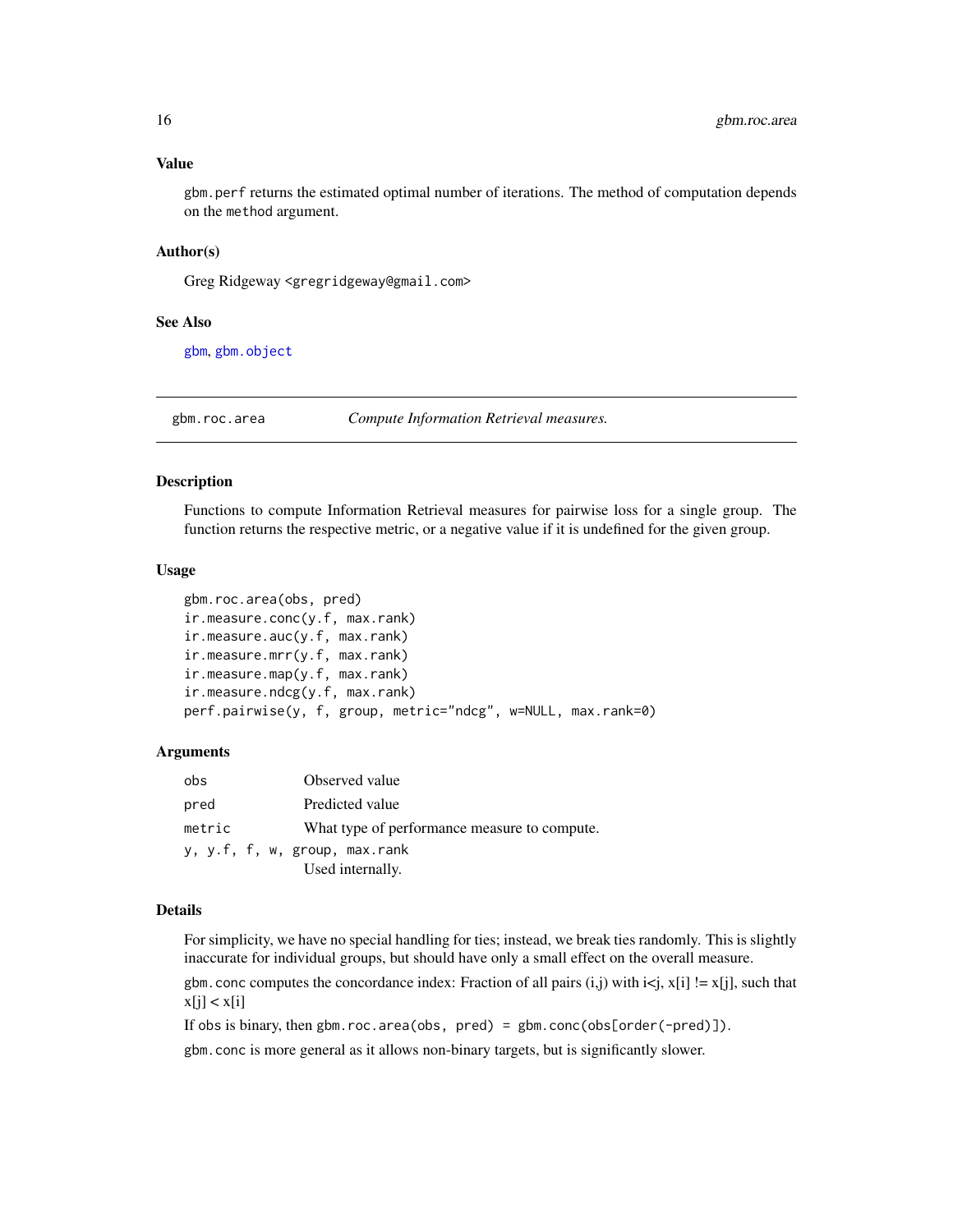#### <span id="page-16-0"></span>gbmCrossVal 17

#### Value

The requested performance measure.

#### Author(s)

Stefan Schroedl

#### References

C. Burges (2010). "From RankNet to LambdaRank to LambdaMART: An Overview", Microsoft Research Technical Report MSR-TR-2010-82.

#### See Also

[gbm](#page-5-1)

#### Examples

```
##---- Should be DIRECTLY executable !! ----
##-- ==> Define data, use random,
##--or do help(data=index) for the standard data sets.
```
gbmCrossVal *Cross-validate a gbm*

#### Description

Functions for cross-validating gbm. These functions are used internally and are not intended for end-user direct usage.

#### Usage

```
gbmCrossVal(cv.folds, nTrain, n.cores,
class.stratify.cv, data,
x, y, offset, distribution, w, var.monotone,
n.trees, interaction.depth, n.minobsinnode,
shrinkage, bag.fraction,
var.names, response.name, group)
```

```
gbmCrossValModelBuild(cv.folds, cv.group, n.cores,
i.train, x, y, offset,
distribution, w, var.monotone,
n.trees, interaction.depth,
n.minobsinnode, shrinkage,
bag.fraction, var.names,
response.name, group)
```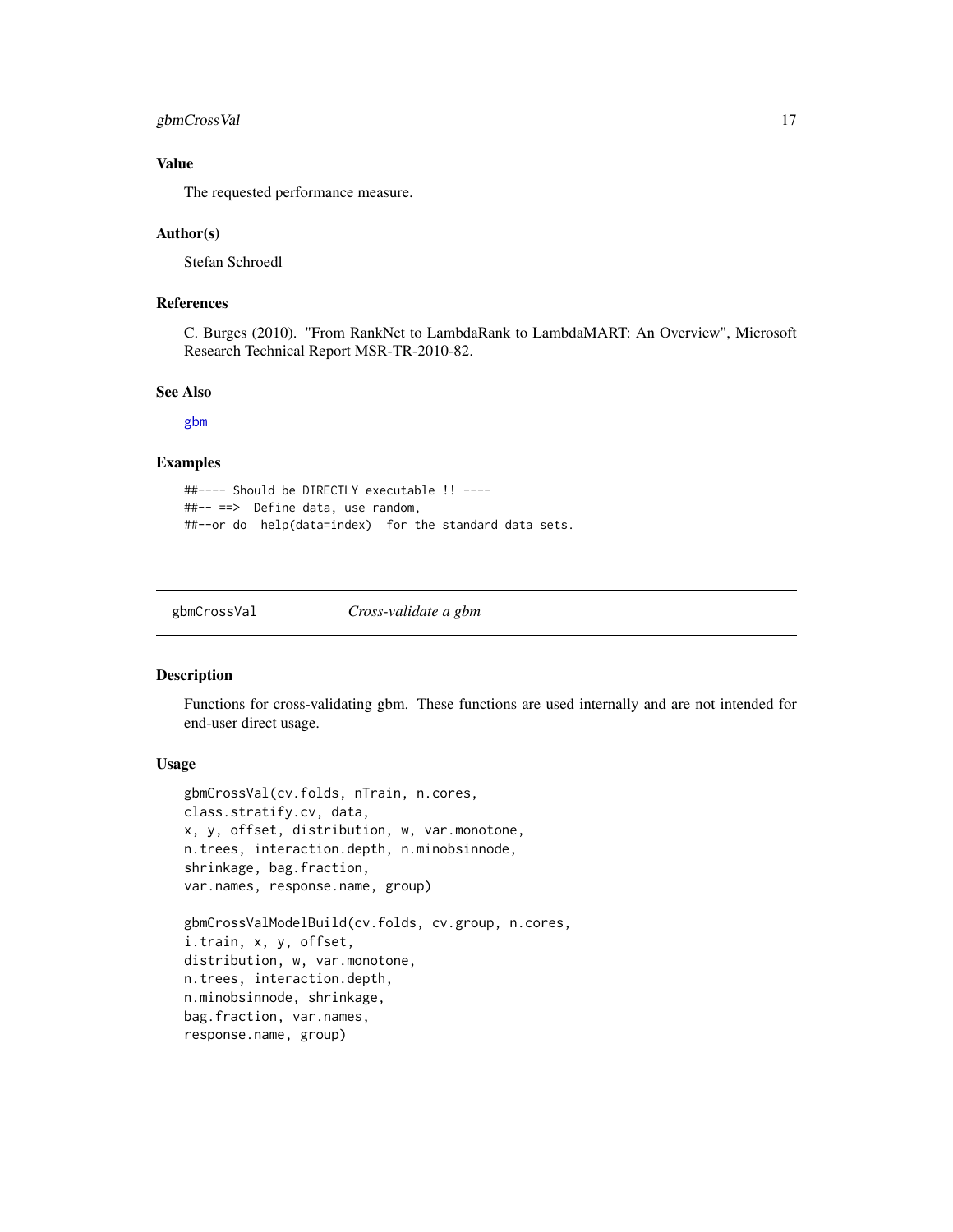```
gbmDoFold(X, i.train, x, y, offset, distribution, w, var.monotone, n.trees,
         interaction.depth, n.minobsinnode, shrinkage, bag.fraction,
        cv.group, var.names, response.name, group, s)
gbmCrossValErr(cv.models, cv.folds, cv.group, nTrain, n.trees)
gbmCrossValPredictions(cv.models, cv.folds, cv.group,
best.iter.cv, distribution, data, y)
```
#### Arguments

| cv.folds                     | The number of cross-validation folds.                                              |
|------------------------------|------------------------------------------------------------------------------------|
| nTrain                       | The number of training samples.                                                    |
| n.cores                      | The number of cores to use.                                                        |
| class.stratify.cv            |                                                                                    |
|                              | Whether or not stratified cross-validation samples are used.                       |
| data                         | The data.                                                                          |
| х                            | The model matrix.                                                                  |
| у                            | The response variable.                                                             |
| offset                       | The offset.                                                                        |
| distribution                 | The type of loss function. See gbm.                                                |
| W                            | Observation weights.                                                               |
| var.monotone                 | See gbm.                                                                           |
| n.trees<br>interaction.depth | The number of trees to fit.                                                        |
|                              | The degree of allowed interactions. See gbm.                                       |
| n.minobsinnode See gbm.      |                                                                                    |
| shrinkage                    | See gbm.                                                                           |
| bag.fraction                 | See gbm.                                                                           |
| var.names                    | See gbm.                                                                           |
| response.name                | See gbm.                                                                           |
| group                        | Used when distribution = "pairwise". See gbm.                                      |
| i.train                      | Items in the training set.                                                         |
| cv.models                    | A list containing the models for each fold.                                        |
| cv.group                     | A vector indicating the cross-validation fold for each member of the training set. |
| best.iter.cv                 | The iteration with lowest cross-validation error.                                  |
| X                            | Index (cross-validation fold) on which to subset.                                  |
| S                            | Random seed.                                                                       |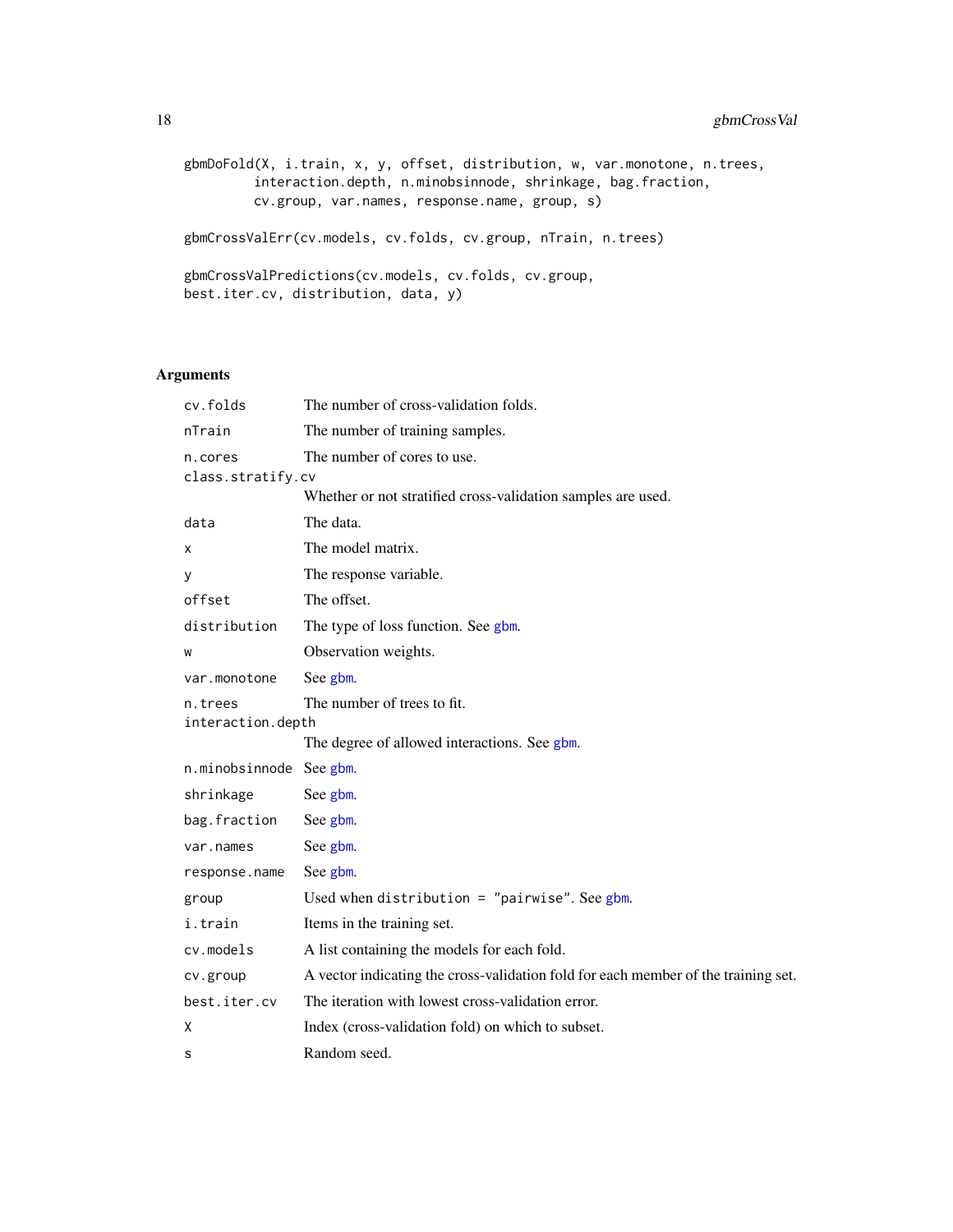#### <span id="page-18-0"></span>interact.gbm 19

# Details

These functions are not intended for end-user direct usage, but are used internally by gbm.

#### Value

A list containing the cross-validation error and predictions.

#### Author(s)

Greg Ridgeway <gregridgeway@gmail.com>

### References

J.H. Friedman (2001). "Greedy Function Approximation: A Gradient Boosting Machine," Annals of Statistics 29(5):1189-1232.

L. Breiman (2001). [Random Forests.](http://oz.berkeley.edu/users/breiman/randomforest2001.pdf)

# See Also

[gbm](#page-5-1)

interact.gbm *Estimate the strength of interaction effects*

#### Description

Computes Friedman's H-statistic to assess the strength of variable interactions.

# Usage

interact.gbm(x, data,  $i.var = 1$ , n.trees = x\$n.trees)

#### Arguments

| $\times$ | a gbm, object fitted using a call to gbm                                                                                                                                                               |
|----------|--------------------------------------------------------------------------------------------------------------------------------------------------------------------------------------------------------|
| data     | the dataset used to construct x. If the original dataset is large, a random subsam-<br>ple may be used to accelerate the computation in interact.gbm                                                   |
| i.var    | a vector of indices or the names of the variables for compute the interaction<br>effect. If using indices, the variables are indexed in the same order that they<br>appear in the initial gbm formula. |
| n.trees  | the number of trees used to generate the plot. Only the first n. trees trees will<br>be used                                                                                                           |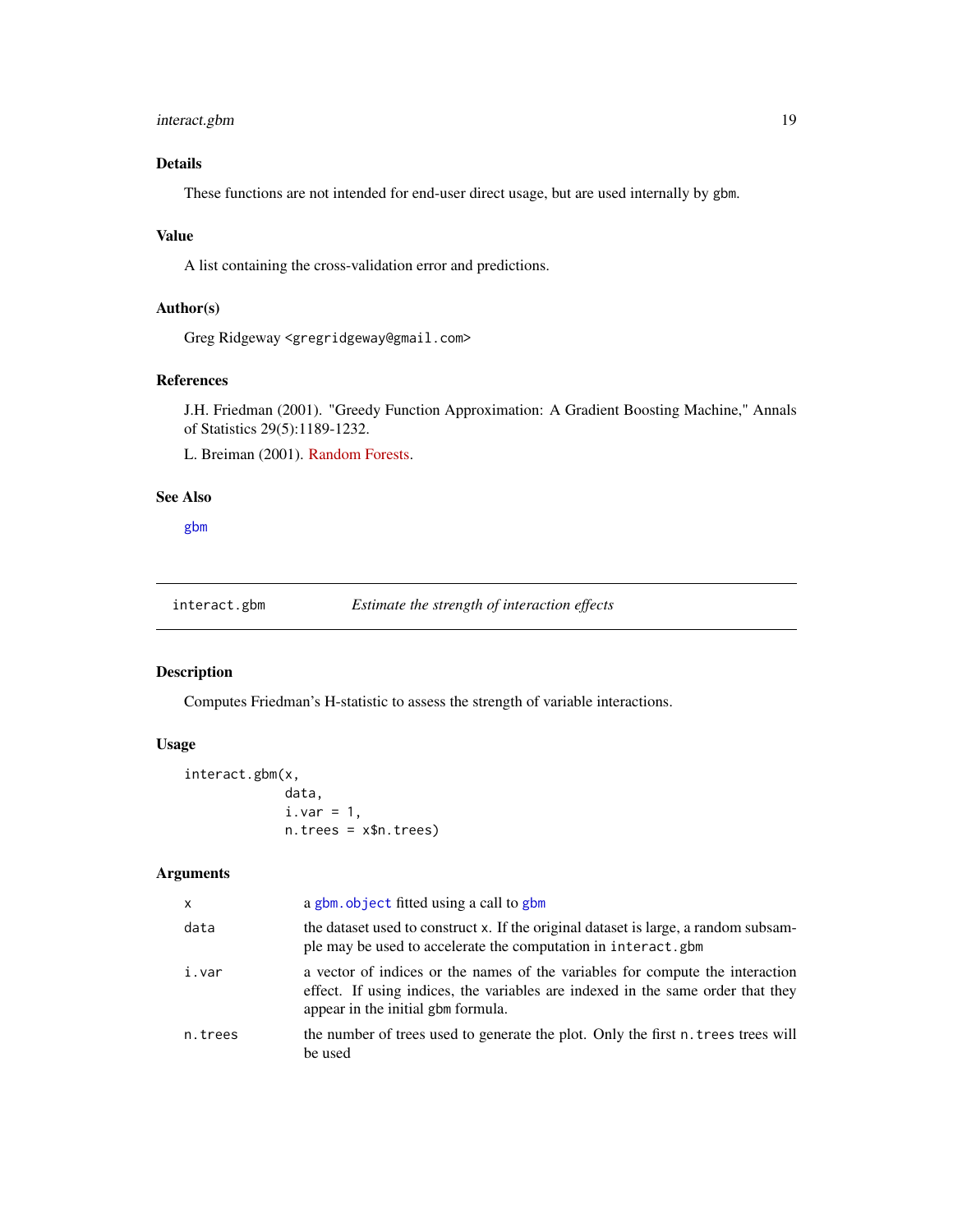#### <span id="page-19-0"></span>Details

interact.gbm computes Friedman's H-statistic to assess the relative strength of interaction effects in non-linear models. H is on the scale of [0-1] with higher values indicating larger interaction effects. To connect to a more familiar measure, if  $x_1$  and  $x_2$  are uncorrelated covariates with mean 0 and variance 1 and the model is of the form

$$
y = \beta_0 + \beta_1 x_1 + \beta_2 x_2 + \beta_3 x_3
$$

then

$$
H = \frac{\beta_3}{\sqrt{\beta_1^2 + \beta_2^2 + \beta_3^2}}
$$

Note that if the main effects are weak, the estimated H will be unstable. For example, if (in the case of a two-way interaction) neither main effect is in the selected model (relative influence is zero), the result will be  $0/0$ . Also, with weak main effects, rounding errors can result in values of  $H > 1$  which are not possible.

#### Value

Returns the value of H.

#### Author(s)

Greg Ridgeway <gregridgeway@gmail.com>

#### References

J.H. Friedman and B.E. Popescu (2005). "Predictive Learning via Rule Ensembles." Section 8.1

#### See Also

[gbm](#page-5-1), [gbm.object](#page-13-1)

<span id="page-19-1"></span>plot.gbm *Marginal plots of fitted gbm objects*

### Description

Plots the marginal effect of the selected variables by "integrating" out the other variables.

#### Usage

```
## S3 method for class 'gbm'
plot(x,
     i.var = 1,
     n.trees = x$n.trees,
     continuous.resolution = 100,
     return.grid = FALSE,
     type = "link",...)
```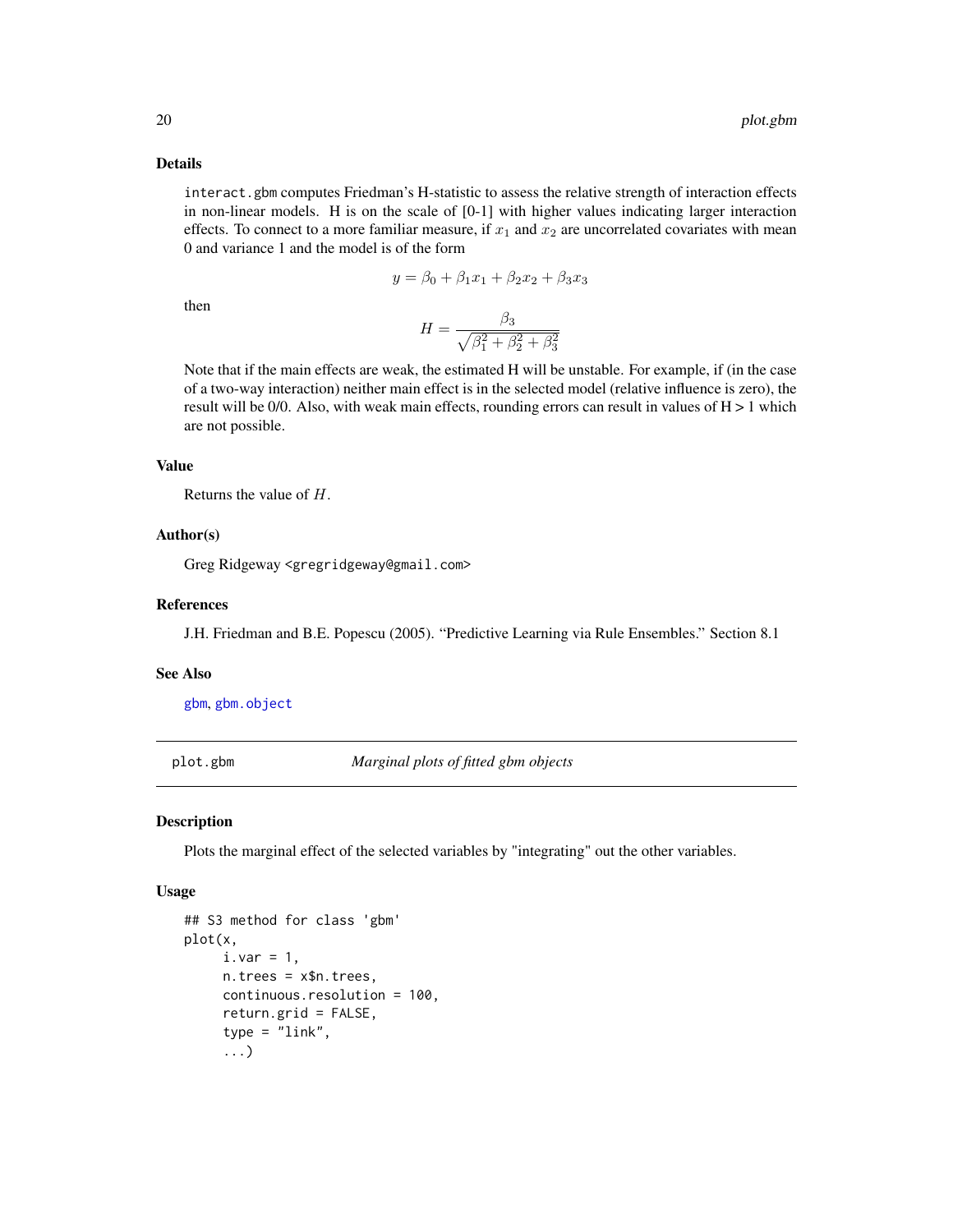#### <span id="page-20-0"></span>plot.gbm 21

#### Arguments

| x                     | a gbm. object fitted using a call to gbm                                                                                                                                                                                                                                                                                                                      |  |
|-----------------------|---------------------------------------------------------------------------------------------------------------------------------------------------------------------------------------------------------------------------------------------------------------------------------------------------------------------------------------------------------------|--|
| i.var                 | a vector of indices or the names of the variables to plot. If using indices, the<br>variables are indexed in the same order that they appear in the initial gbm for-<br>mula. If length( $i$ , var) is between 1 and 3 then plot, gbm produces the plots.<br>Otherwise, plot. gbm returns only the grid of evaluation points and their average<br>predictions |  |
| n.trees               | the number of trees used to generate the plot. Only the first n. trees trees will<br>be used                                                                                                                                                                                                                                                                  |  |
| continuous.resolution |                                                                                                                                                                                                                                                                                                                                                               |  |
|                       | The number of equally space points at which to evaluate continuous predictors                                                                                                                                                                                                                                                                                 |  |
| return.grid           | if TRUE then plot gbm produces no graphics and only returns the grid of eval-<br>uation points and their average predictions. This is useful for customizing the<br>graphics for special variable types or for dimensions greater than 3                                                                                                                      |  |
| type                  | the type of prediction to plot on the vertical axis. See predict.gbm                                                                                                                                                                                                                                                                                          |  |
| $\ddots$              | other arguments passed to the plot function                                                                                                                                                                                                                                                                                                                   |  |

#### Details

plot.gbm produces low dimensional projections of the [gbm.object](#page-13-1) by integrating out the variables not included in the i.var argument. The function selects a grid of points and uses the weighted tree traversal method described in Friedman (2001) to do the integration. Based on the variable types included in the projection, plot.gbm selects an appropriate display choosing amongst line plots, contour plots, and [lattice](#page-0-0) plots. If the default graphics are not sufficient the user may set return.grid=TRUE, store the result of the function, and develop another graphic display more appropriate to the particular example.

#### Value

Nothing unless return.grid is true then plot.gbm produces no graphics and only returns the grid of evaluation points and their average predictions.

#### Author(s)

Greg Ridgeway <gregridgeway@gmail.com>

#### References

J.H. Friedman (2001). "Greedy Function Approximation: A Gradient Boosting Machine," Annals of Statistics 29(4).

#### See Also

[gbm](#page-5-1), [gbm.object](#page-13-1), [plot](#page-0-0)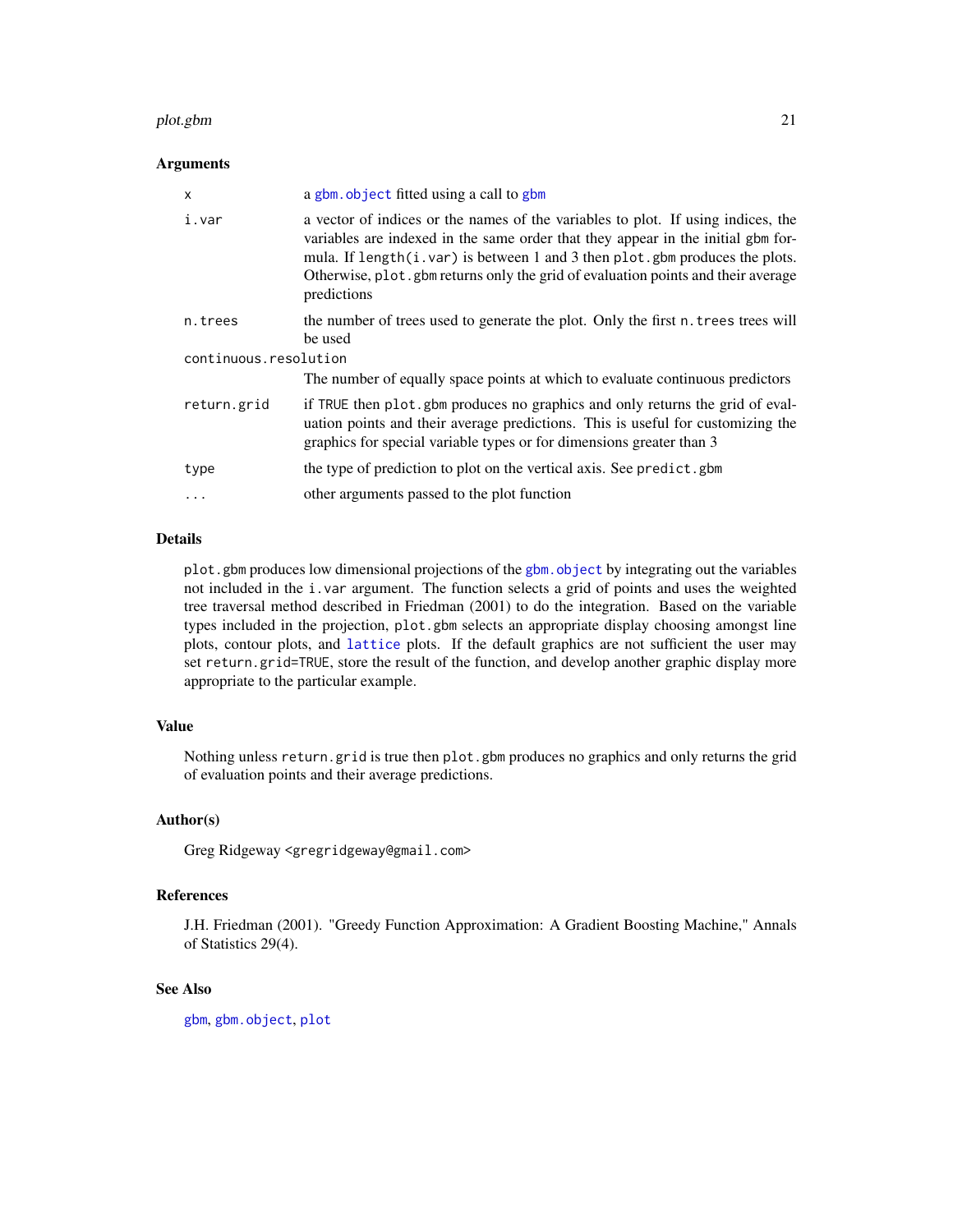<span id="page-21-1"></span><span id="page-21-0"></span>

#### Description

Predicted values based on a generalized boosted model object

#### Usage

```
## S3 method for class 'gbm'
predict(object,
        newdata,
        n.trees,
        type="link",
        single.tree=FALSE,
        ...)
```
#### Arguments

| object      | Object of class inheriting from (gbm.object)                                                                                            |
|-------------|-----------------------------------------------------------------------------------------------------------------------------------------|
| newdata     | Data frame of observations for which to make predictions                                                                                |
| n.trees     | Number of trees used in the prediction. n. trees may be a vector in which case<br>predictions are returned for each iteration specified |
| type        | The scale on which gbm makes the predictions                                                                                            |
| single.tree | If single. tree=TRUE then predict. gbm returns only the predictions from tree(s)<br>n.trees                                             |
| $\ddots$ .  | further arguments passed to or from other methods                                                                                       |

#### Details

predict.gbm produces predicted values for each observation in newdata using the the first n.trees iterations of the boosting sequence. If n.trees is a vector than the result is a matrix with each column representing the predictions from gbm models with n.trees[1] iterations, n.trees[2] iterations, and so on.

The predictions from gbm do not include the offset term. The user may add the value of the offset to the predicted value if desired.

If object was fit using [gbm.fit](#page-5-2) there will be no Terms component. Therefore, the user has greater responsibility to make sure that newdata is of the same format (order and number of variables) as the one originally used to fit the model.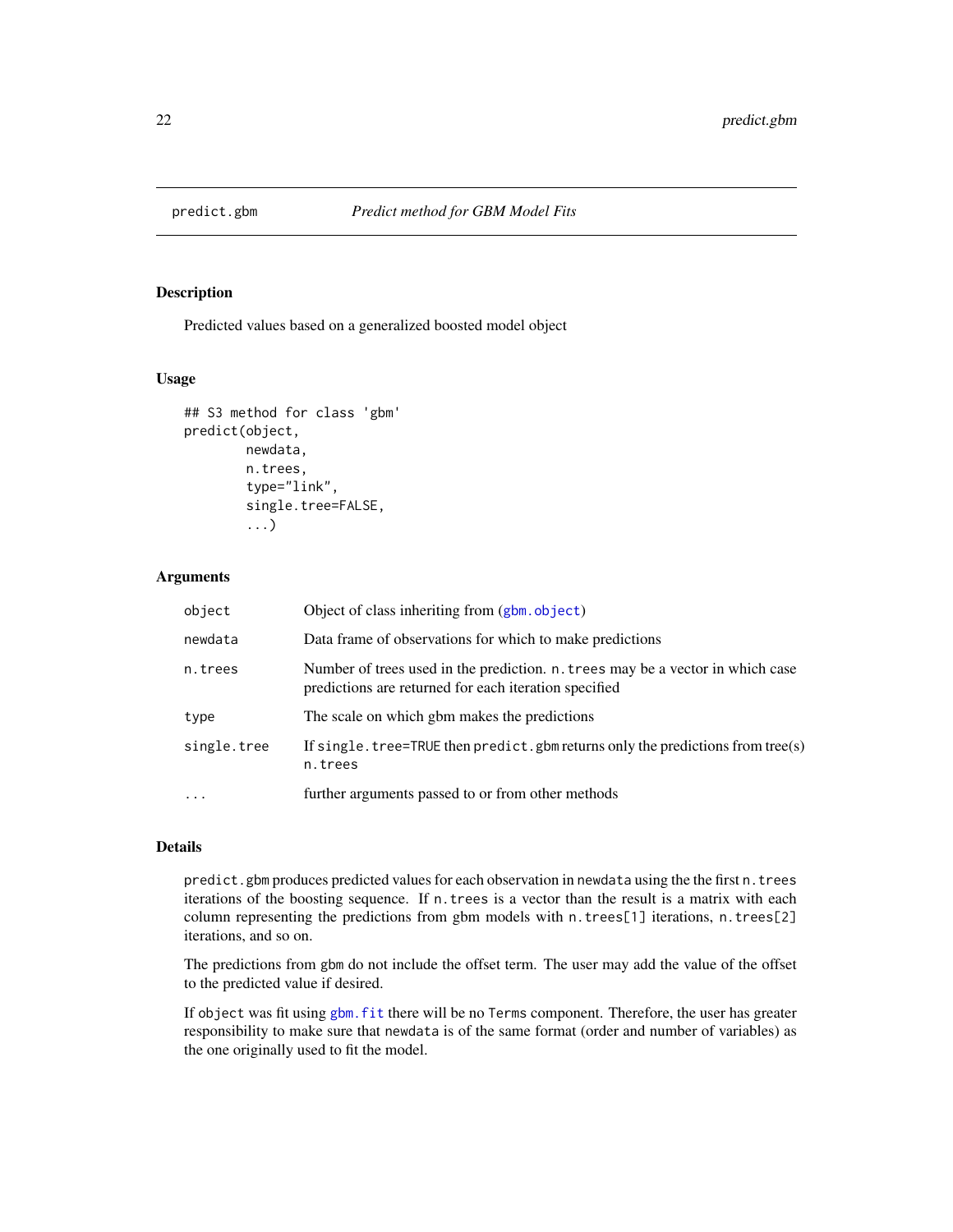#### <span id="page-22-0"></span>pretty.gbm.tree 23

#### Value

Returns a vector of predictions. By default the predictions are on the scale of  $f(x)$ . For example, for the Bernoulli loss the returned value is on the log odds scale, poisson loss on the log scale, and coxph is on the log hazard scale.

If type="response" then gbm converts back to the same scale as the outcome. Currently the only effect this will have is returning probabilities for bernoulli and expected counts for poisson. For the other distributions "response" and "link" return the same.

#### Author(s)

Greg Ridgeway <gregridgeway@gmail.com>

### See Also

[gbm](#page-5-1), [gbm.object](#page-13-1)

<span id="page-22-1"></span>pretty.gbm.tree *Print gbm tree components*

#### Description

gbm stores the collection of trees used to construct the model in a compact matrix structure. This function extracts the information from a single tree and displays it in a slightly more readable form. This function is mostly for debugging purposes and to satisfy some users' curiosity.

#### Usage

```
pretty.gbm.tree(object, i.tree = 1)
```
#### Arguments

| object | a gbm. object initially fit using gbm                              |
|--------|--------------------------------------------------------------------|
| i.tree | the index of the tree component to extract from object and display |

#### Value

pretty.gbm.tree returns a data frame. Each row corresponds to a node in the tree. Columns indicate

| SplitVar      | index of which variable is used to split. -1 indicates a terminal node.                                                                                                                                                                                                                 |
|---------------|-----------------------------------------------------------------------------------------------------------------------------------------------------------------------------------------------------------------------------------------------------------------------------------------|
| SplitCodePred | if the split variable is continuous then this component is the split point. If the<br>split variable is categorical then this component contains the index of object \$c. split<br>that describes the categorical split. If the node is a terminal node then this is the<br>prediction. |
| LeftNode      | the index of the row corresponding to the left node.                                                                                                                                                                                                                                    |
| RightNode     | the index of the row corresponding to the right node.                                                                                                                                                                                                                                   |
|               |                                                                                                                                                                                                                                                                                         |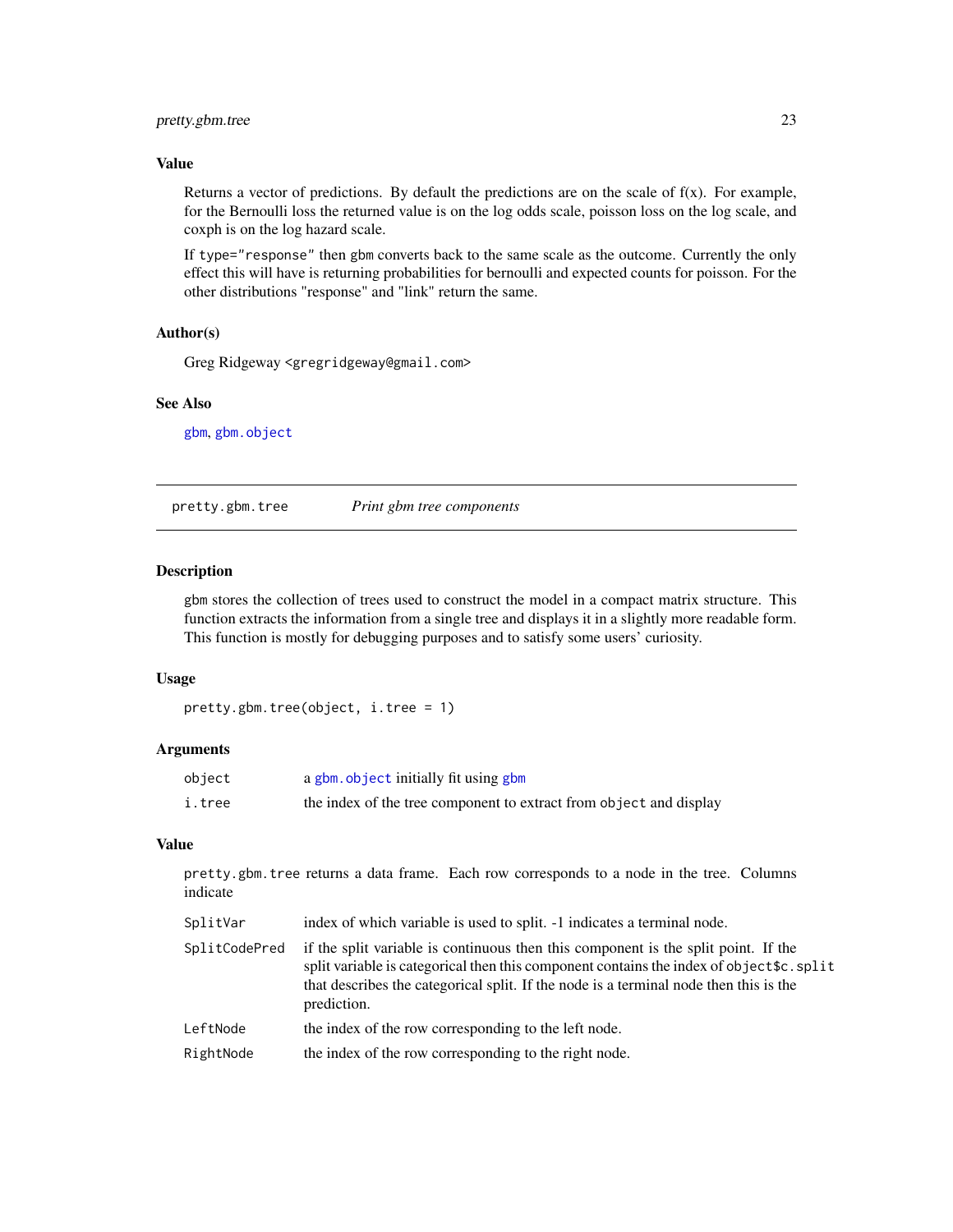<span id="page-23-0"></span>

|        | Error Reduction the reduction in the loss function as a result of splitting this node. |
|--------|----------------------------------------------------------------------------------------|
| Weight | the total weight of observations in the node. If weights are all equal to 1 then       |
|        | this is the number of observations in the node.                                        |

#### Author(s)

Greg Ridgeway <gregridgeway@gmail.com>

#### See Also

[gbm](#page-5-1), [gbm.object](#page-13-1)

print.gbm *Print model summary*

#### **Description**

Display basic information about a gbm object.

#### Usage

```
## S3 method for class 'gbm'
print(x, \ldots)## S3 method for class 'gbm'
show(x, \ldots)
```
#### Arguments

|          | an object of class gbm.            |
|----------|------------------------------------|
| $\cdots$ | arguments passed to print.default. |

#### **Details**

Prints some information about the model object. In particular, this method prints the call to gbm(), the type of loss function that was used, and the total number of iterations.

If cross-validation was performed, the 'best' number of trees as estimated by cross-validation error is displayed. If a test set was used, the 'best' number of trees as estimated by the test set error is displayed.

The number of available predictors, and the number of those having non-zero influence on predictions is given (which might be interesting in data mining applications).

If multinomial, bernoulli or adaboost was used, the confusion matrix and prediction accuracy are printed (objects being allocated to the class with highest probability for multinomial and bernoulli). These classifications are performed on the entire training data using the model with the 'best' number of trees as described above, or the maximum number of trees if the 'best' cannot be computed.

If the 'distribution' was specified as gaussian, laplace, quantile or t-distribution, a summary of the residuals is displayed. The residuals are for the training data with the model at the 'best' number of trees, as described above, or the maximum number of trees if the 'best' cannot be computed.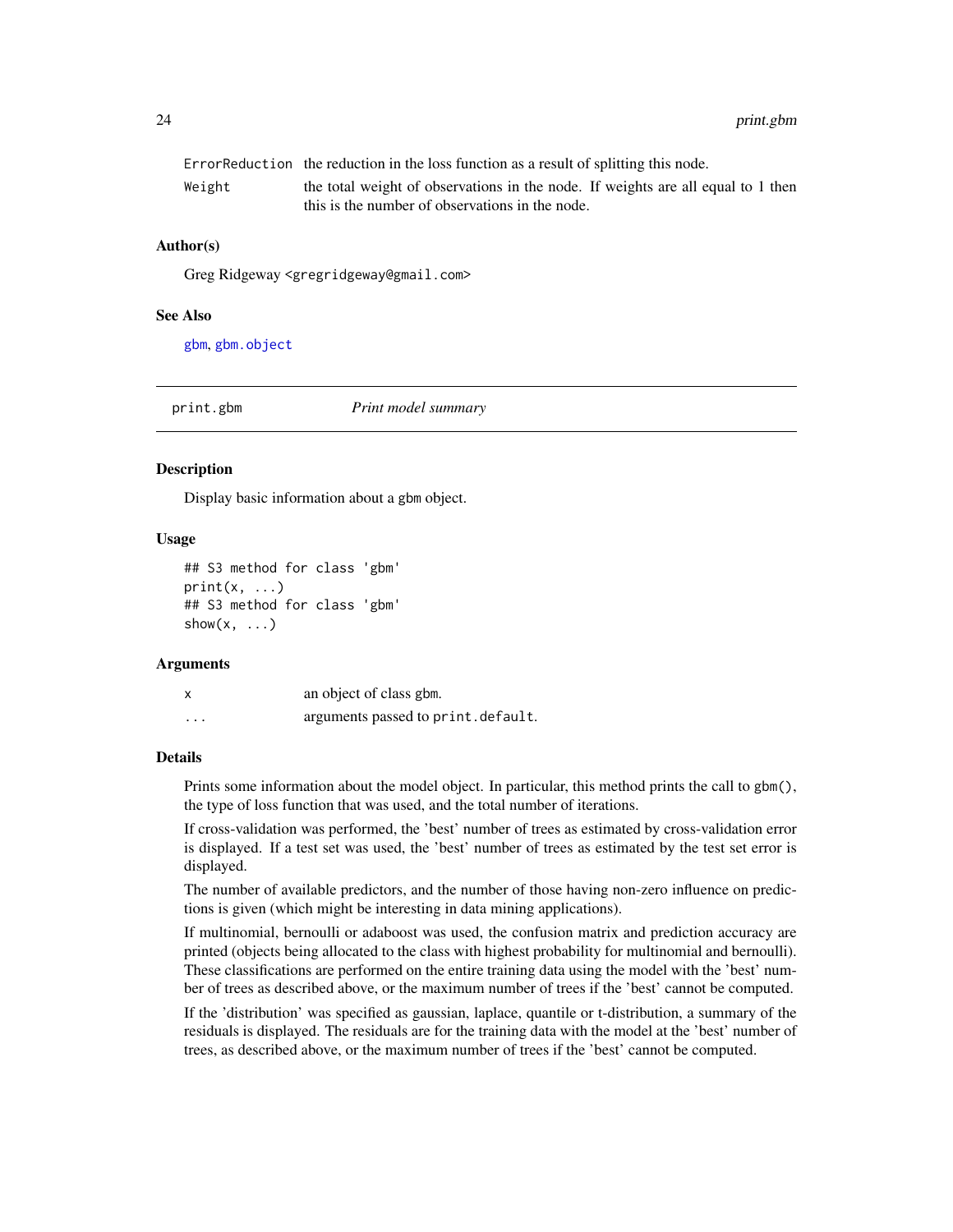#### <span id="page-24-0"></span>quantile.rug 25

#### Author(s)

Harry Southworth, Daniel Edwards

#### See Also

[gbm](#page-5-1)

### Examples

```
data(iris)
iris.mod <- gbm(Species ~ ., distribution="multinomial", data=iris,
                n.trees=2000, shrinkage=0.01, cv.folds=5,
                verbose=FALSE, n.cores=1)
iris.mod
#data(lung)
#lung.mod <- gbm(Surv(time, status) ~ ., distribution="coxph", data=lung,
# n.trees=2000, shrinkage=0.01, cv.folds=5,verbose =FALSE)
#lung.mod
```
quantile.rug *Quantile rug plot*

#### Description

Marks the quantiles on the axes of the current plot.

#### Usage

```
quantile.rug(x,prob=(0:10)/10,...)
```
#### Arguments

| $\mathbf{x}$            | a numeric vector.                                 |
|-------------------------|---------------------------------------------------|
| prob                    | the quantiles of x to mark on the x-axis.         |
| $\cdot$ $\cdot$ $\cdot$ | additional graphics parameters currently ignored. |

#### Value

No return values

#### Author(s)

Greg Ridgeway <gregridgeway@gmail.com>

#### See Also

[plot](#page-0-0), [quantile](#page-0-0), [jitter](#page-0-0), [rug](#page-0-0).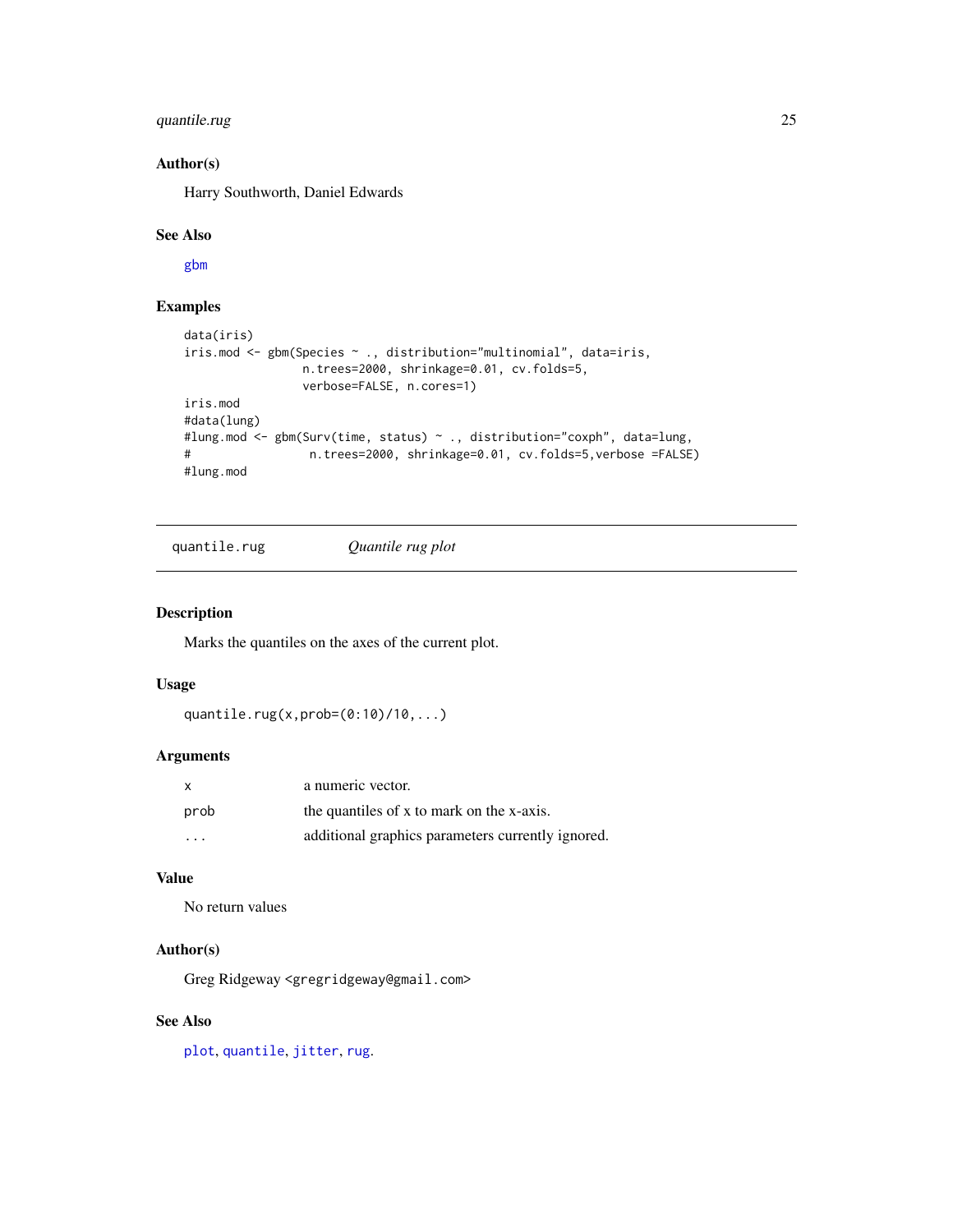#### Examples

```
x < - rnorm(100)
y \le - rnorm(100)plot(x,y)
quantile.rug(x)
```
reconstructGBMdata *Reconstruct a GBM's Source Data*

#### Description

Helper function to reconstitute the data for plots and summaries. This function is not intended for the user to call directly.

#### Usage

```
reconstructGBMdata(x)
```
#### Arguments

x a [gbm.object](#page-13-1) initially fit using [gbm](#page-5-1)

#### Value

Returns a data used to fit the gbm in a format that can subsequently be used for plots and summaries

#### Author(s)

Harry Southworth

#### See Also

[gbm](#page-5-1), [gbm.object](#page-13-1)

<span id="page-25-1"></span>relative.influence *Methods for estimating relative influence*

#### <span id="page-25-2"></span>Description

Helper functions for computing the relative influence of each variable in the gbm object.

#### Usage

```
relative.influence(object, n.trees, scale., sort.)
permutation.test.gbm(object, n.trees)
gbm.loss(y,f,w,offset,dist,baseline, group, max.rank)
```
<span id="page-25-0"></span>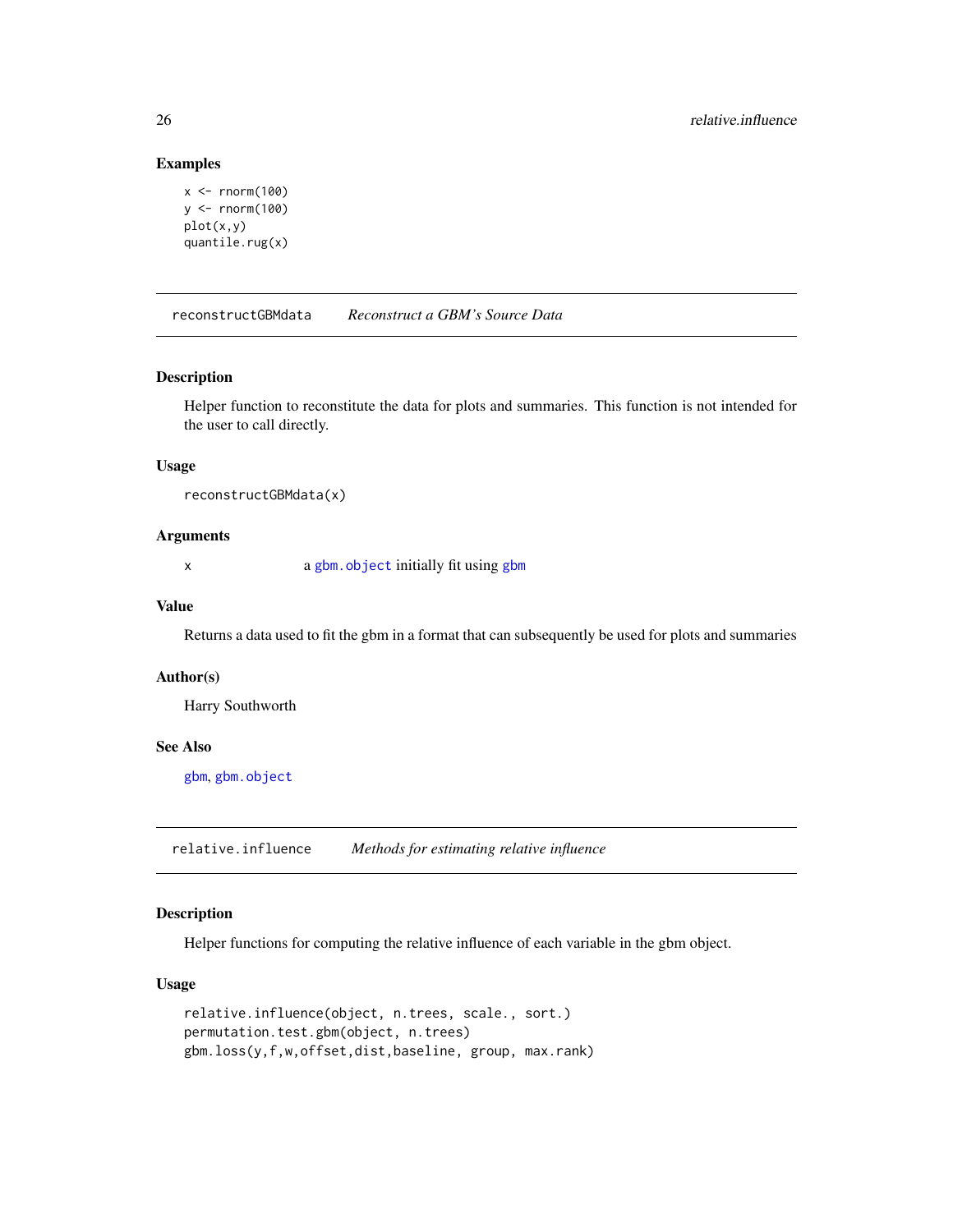#### <span id="page-26-0"></span>relative.influence 27

#### Arguments

| object                     | a gbm object created from an initial call to gbm.                                                                                                                                                                                                                                                                                                                            |
|----------------------------|------------------------------------------------------------------------------------------------------------------------------------------------------------------------------------------------------------------------------------------------------------------------------------------------------------------------------------------------------------------------------|
| n.trees                    | the number of trees to use for computations. If not provided, the the function will<br>guess: if a test set was used in fitting, the number of trees resulting in lowest test<br>set error will be used; otherwise, if cross-validation was performed, the number<br>of trees resulting in lowest cross-validation error will be used; otherwise, all<br>trees will be used. |
| scale.                     | whether or not the result should be scaled. Defaults to FALSE.                                                                                                                                                                                                                                                                                                               |
| sort.                      | whether or not the results should be (reverse) sorted. Defaults to FALSE.                                                                                                                                                                                                                                                                                                    |
| y,f,w,offset,dist,baseline |                                                                                                                                                                                                                                                                                                                                                                              |
|                            | For gbm. loss: These components are the outcome, predicted value, observation<br>weight, offset, distribution, and comparison loss function, respectively.                                                                                                                                                                                                                   |
| group, max.rank            |                                                                                                                                                                                                                                                                                                                                                                              |
|                            | Used internally when distribution = $\iota$ pairwise $\iota'$ .                                                                                                                                                                                                                                                                                                              |

#### Details

This is not intended for end-user use. These functions offer the different methods for computing the relative influence in [summary.gbm](#page-29-1). gbm.loss is a helper function for permutation.test.gbm.

#### Value

By default, returns an unprocessed vector of estimated relative influences. If the scale. and sort. arguments are used, returns a processed version of the same.

#### Author(s)

Greg Ridgeway <gregridgeway@gmail.com>

#### References

J.H. Friedman (2001). "Greedy Function Approximation: A Gradient Boosting Machine," Annals of Statistics 29(5):1189-1232.

L. Breiman (2001). [Random Forests.](http://oz.berkeley.edu/users/breiman/randomforest2001.pdf)

# See Also

[summary.gbm](#page-29-1)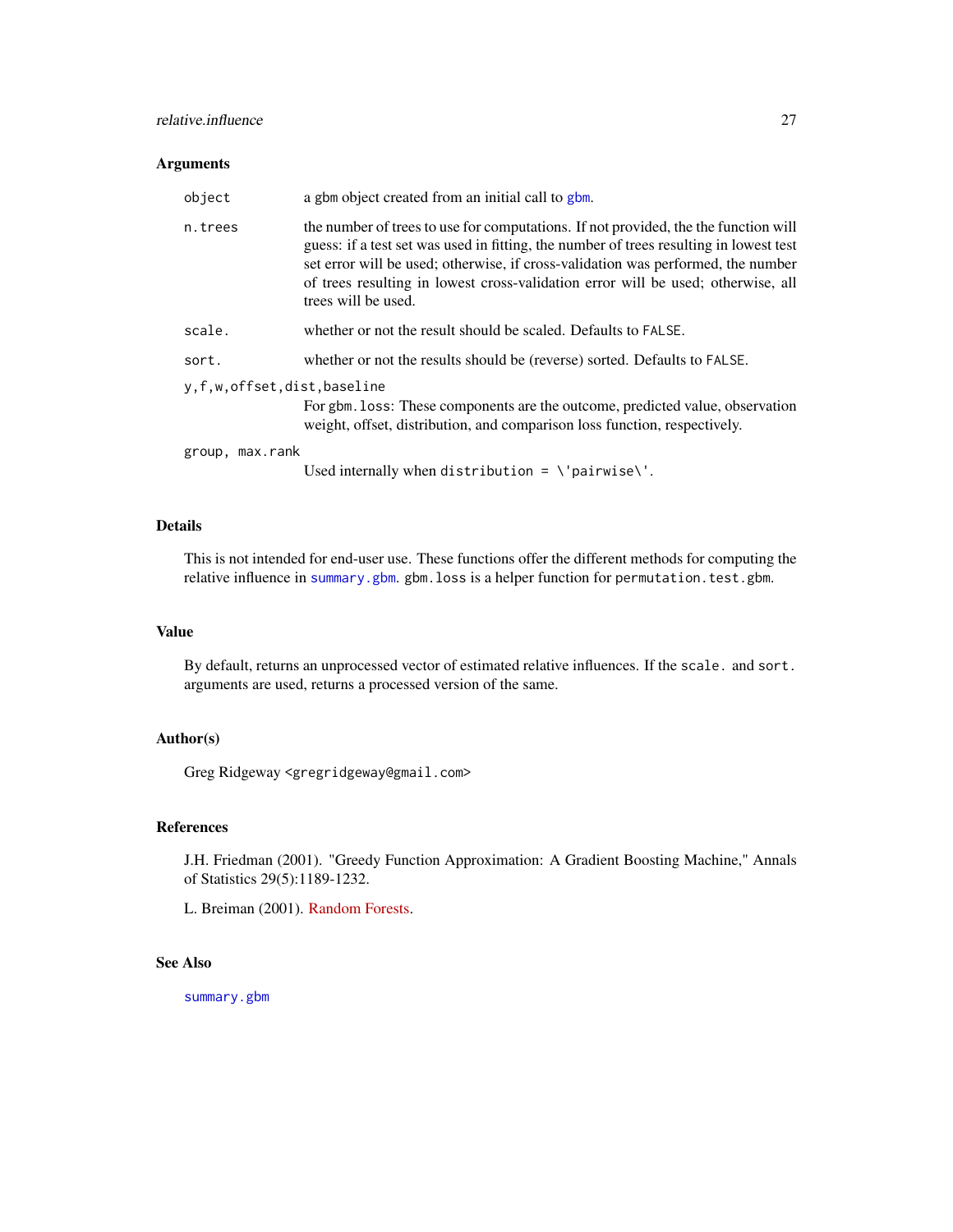<span id="page-27-1"></span><span id="page-27-0"></span>

#### Description

Performs recursive shrinkage in each of the trees in a GBM fit using different shrinkage parameters for each variable.

#### Usage

```
shrink.gbm(object,
           n.trees,
           lambda = rep(10, length(object$var.names)),
           ...)
```
### Arguments

| object    | A gbm.object                                                                                                  |
|-----------|---------------------------------------------------------------------------------------------------------------|
| n.trees   | the number of trees to use                                                                                    |
| lambda    | a vector with length equal to the number of variables containing the shrinkage<br>parameter for each variable |
| $\ddotsc$ | other parameters (ignored)                                                                                    |

#### Details

This function is currently experimental. Used in conjunction with a gradient ascent search for inclusion of variables.

#### Value

| predF     | Predicted values from the shrunken tree                                                                                                                                                                |
|-----------|--------------------------------------------------------------------------------------------------------------------------------------------------------------------------------------------------------|
| objective | The value of the loss function associated with the predicted values                                                                                                                                    |
| gradient  | A vector with length equal to the number of variables containing the derivative<br>of the objective function with respect to beta, the logit transform of the shrinkage<br>parameter for each variable |

#### Warning

This function is experimental.

#### Author(s)

Greg Ridgeway <gregridgeway@gmail.com>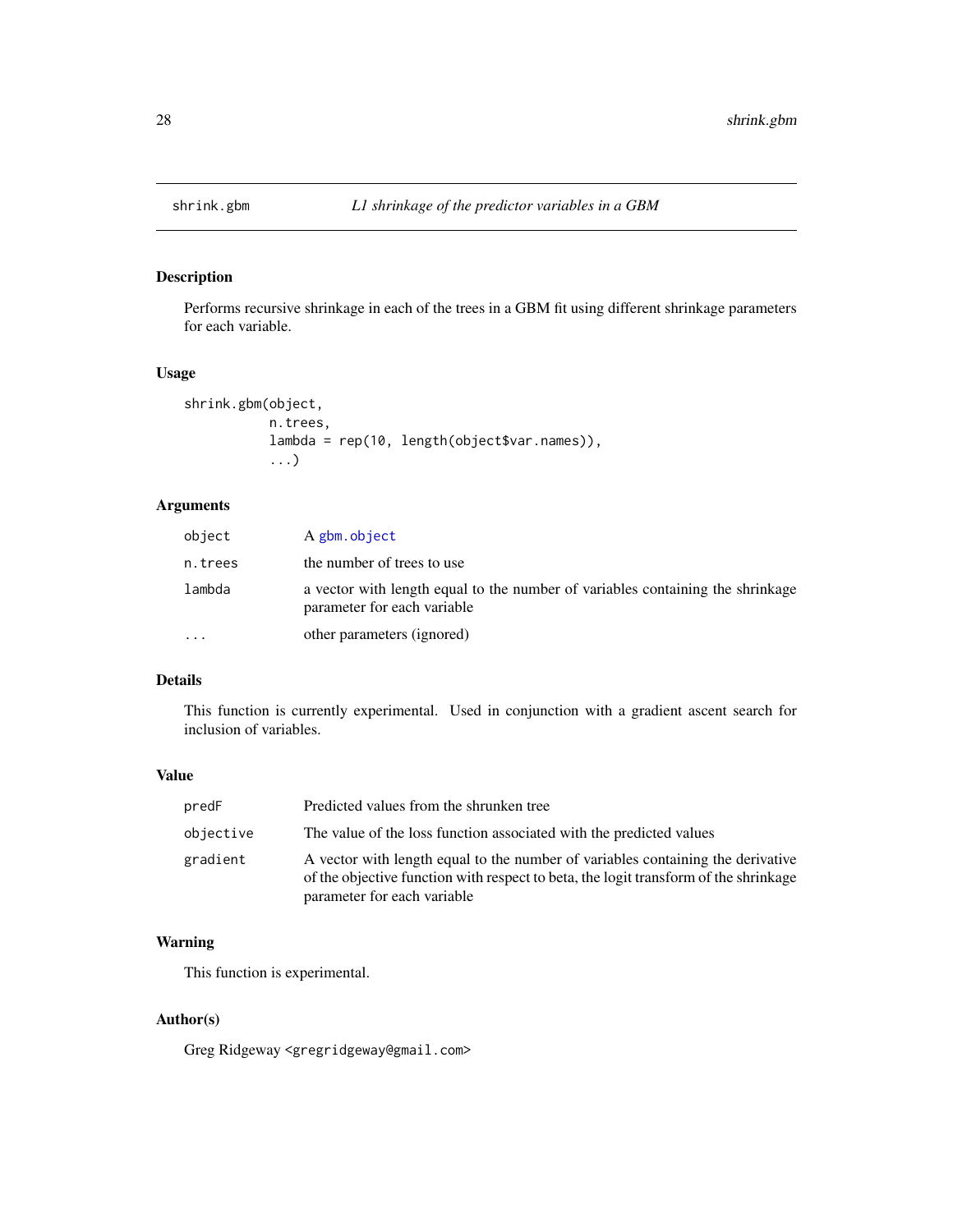#### <span id="page-28-0"></span>shrink.gbm.pred 29

#### References

Hastie, T. J., and Pregibon, D. [Shrinking Trees.](http://www-stat.stanford.edu/~hastie/Papers/shrinktree.ps) AT&T Bell Laboratories Technical Report (March 1990).

#### See Also

[shrink.gbm.pred](#page-28-1), [gbm](#page-5-1)

<span id="page-28-1"></span>shrink.gbm.pred *Predictions from a shrunked GBM*

#### Description

Makes predictions from a shrunken GBM model.

#### Usage

```
shrink.gbm.pred(object,
                newdata,
                n.trees,
                lambda = rep(1, length(object$var.names)),
                ...)
```
#### Arguments

| object  | a gbm.object                                                                                                  |
|---------|---------------------------------------------------------------------------------------------------------------|
| newdata | dataset for predictions                                                                                       |
| n.trees | the number of trees to use                                                                                    |
| lambda  | a vector with length equal to the number of variables containing the shrinkage<br>parameter for each variable |
|         | other parameters (ignored)                                                                                    |

#### Value

A vector with length equal to the number of observations in newdata containing the predictions

#### Warning

This function is experimental

#### Author(s)

Greg Ridgeway <gregridgeway@gmail.com>

#### See Also

[shrink.gbm](#page-27-1), [gbm](#page-5-1)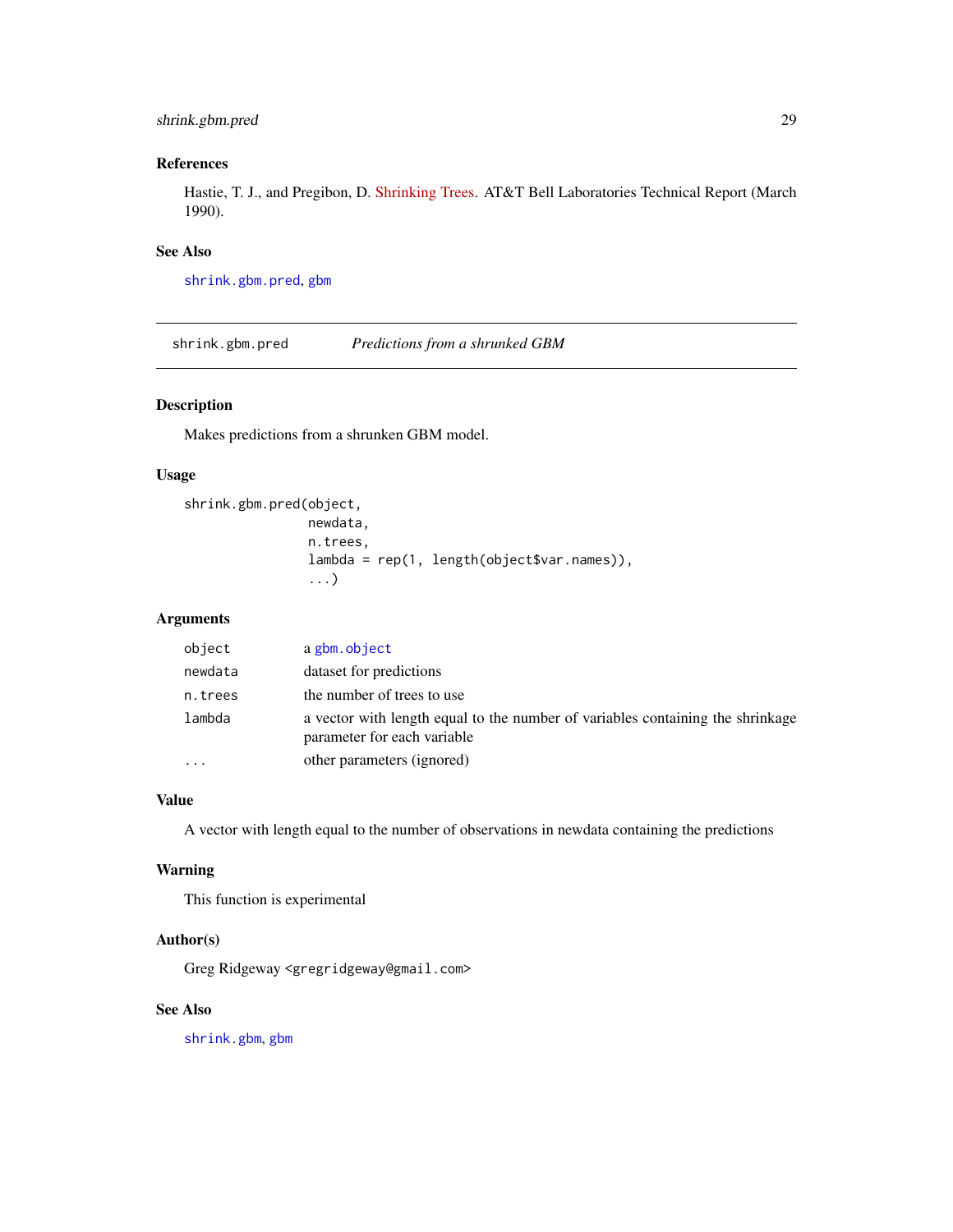<span id="page-29-1"></span><span id="page-29-0"></span>

# Description

Computes the relative influence of each variable in the gbm object.

# Usage

```
## S3 method for class 'gbm'
summary(object,
        cBars=length(object$var.names),
        n.trees=object$n.trees,
        plotit=TRUE,
        order=TRUE,
        method=relative.influence,
        normalize=TRUE,
        ...)
```
# Arguments

| object    | a gbm object created from an initial call to gbm.                                                                                                                                                                                                                                                                                                                                                                                                                                                                                                               |
|-----------|-----------------------------------------------------------------------------------------------------------------------------------------------------------------------------------------------------------------------------------------------------------------------------------------------------------------------------------------------------------------------------------------------------------------------------------------------------------------------------------------------------------------------------------------------------------------|
| cBars     | the number of bars to plot. If order=TRUE the only the variables with the cBars<br>largest relative influence will appear in the barplot. If order=FALSE then the first<br>cBars variables will appear in the plot. In either case, the function will return<br>the relative influence of all of the variables.                                                                                                                                                                                                                                                 |
| n.trees   | the number of trees used to generate the plot. Only the first n. trees trees will<br>be used.                                                                                                                                                                                                                                                                                                                                                                                                                                                                   |
| plotit    | an indicator as to whether the plot is generated.                                                                                                                                                                                                                                                                                                                                                                                                                                                                                                               |
| order     | an indicator as to whether the plotted and/or returned relative influences are<br>sorted.                                                                                                                                                                                                                                                                                                                                                                                                                                                                       |
| method    | The function used to compute the relative influence. relative.influence is<br>the default and is the same as that described in Friedman (2001). The other cur-<br>rent (and experimental) choice is permutation. test. gbm. This method ran-<br>domly permutes each predictor variable at a time and computes the associated<br>reduction in predictive performance. This is similar to the variable importance<br>measures Breiman uses for random forests, but gbm currently computes using<br>the entire training dataset (not the out-of-bag observations). |
| normalize | if FALSE then summary, gbm returns the unnormalized influence.                                                                                                                                                                                                                                                                                                                                                                                                                                                                                                  |
| $\ddots$  | other arguments passed to the plot function.                                                                                                                                                                                                                                                                                                                                                                                                                                                                                                                    |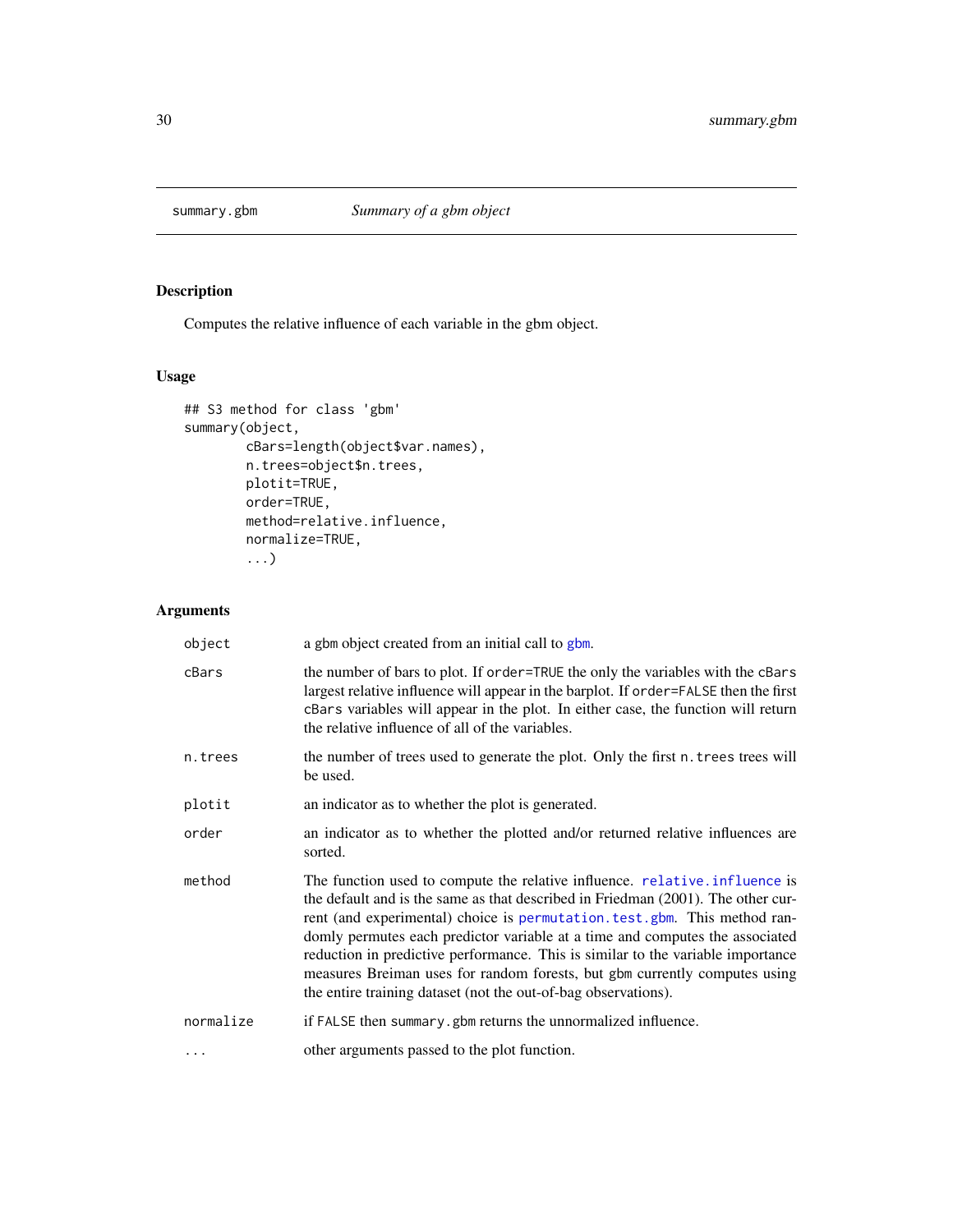#### <span id="page-30-0"></span>validate.gbm 31

#### Details

For distribution="gaussian" this returns exactly the reduction of squared error attributable to each variable. For other loss functions this returns the reduction attributeable to each varaible in sum of squared error in predicting the gradient on each iteration. It describes the relative influence of each variable in reducing the loss function. See the references below for exact details on the computation.

#### Value

Returns a data frame where the first component is the variable name and the second is the computed relative influence, normalized to sum to 100.

#### Author(s)

Greg Ridgeway <gregridgeway@gmail.com>

#### References

J.H. Friedman (2001). "Greedy Function Approximation: A Gradient Boosting Machine," Annals of Statistics 29(5):1189-1232.

L. Breiman (2001)[.Random Forests.](http://oz.berkeley.edu/users/breiman/randomforest2001.pdf)

#### See Also

[gbm](#page-5-1)

validate.gbm *Test the* gbm *package.*

#### **Description**

Run tests on gbm functions to perform logical checks and reproducibility.

#### Usage

validate.gbm()

#### Details

The function uses functionality in the RUnit package. A fairly small validation suite is executed that checks to see that relative influence identifies sensible variables from simulated data, and that predictions from GBMs with Gaussian, Cox or binomial distributions are sensible,

#### Value

An object of class RUnitTestData. See the help for RUnit for details.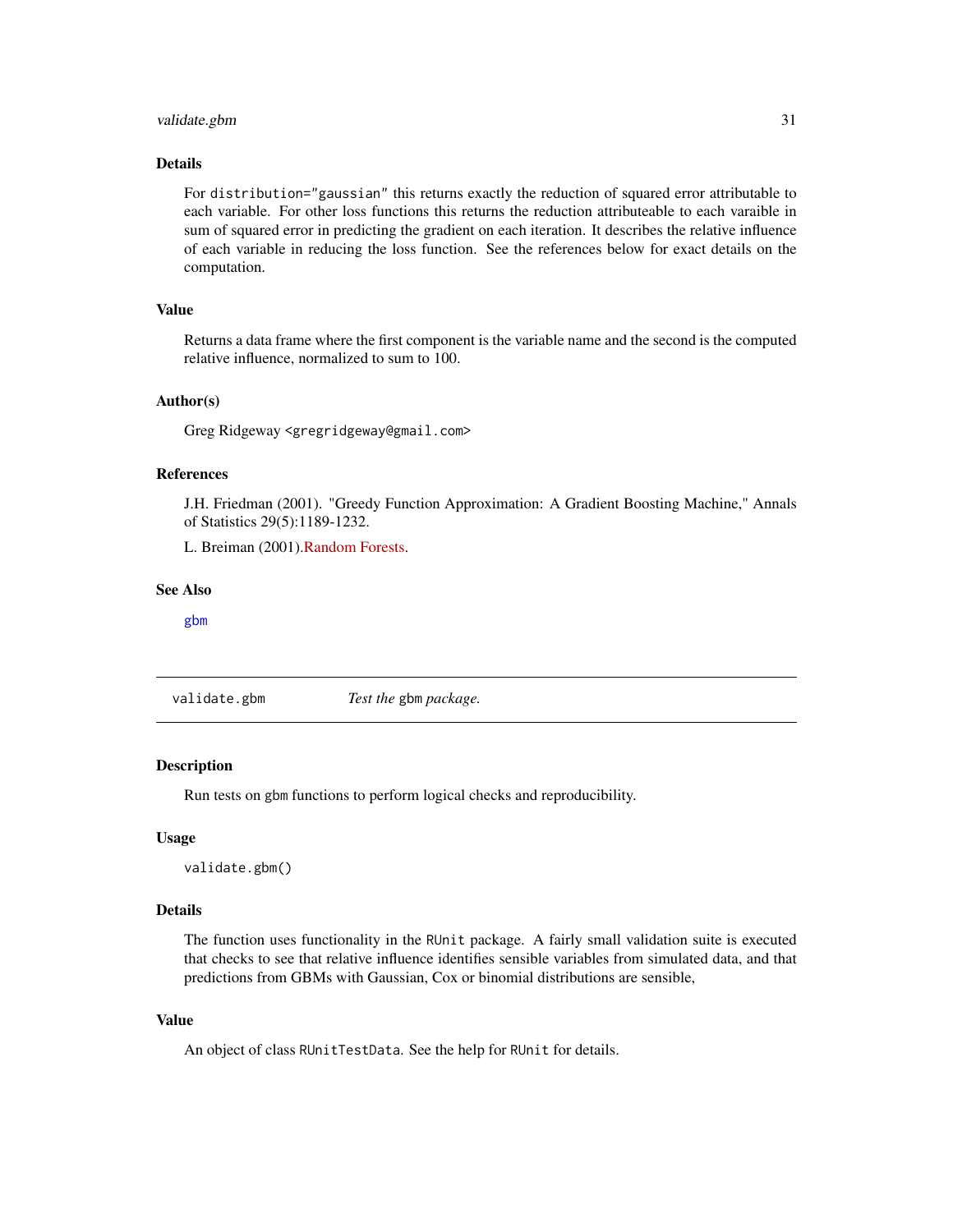### Note

The test suite is not comprehensive.

#### Author(s)

Harry Southworth

### See Also

[gbm](#page-5-1)

# Examples

```
# Uncomment the following lines to run - commented out to make CRAN happy
#library(RUnit)
#val <- validate.texmex()
#printHTMLProtocol(val, "texmexReport.html")
```
<span id="page-31-0"></span>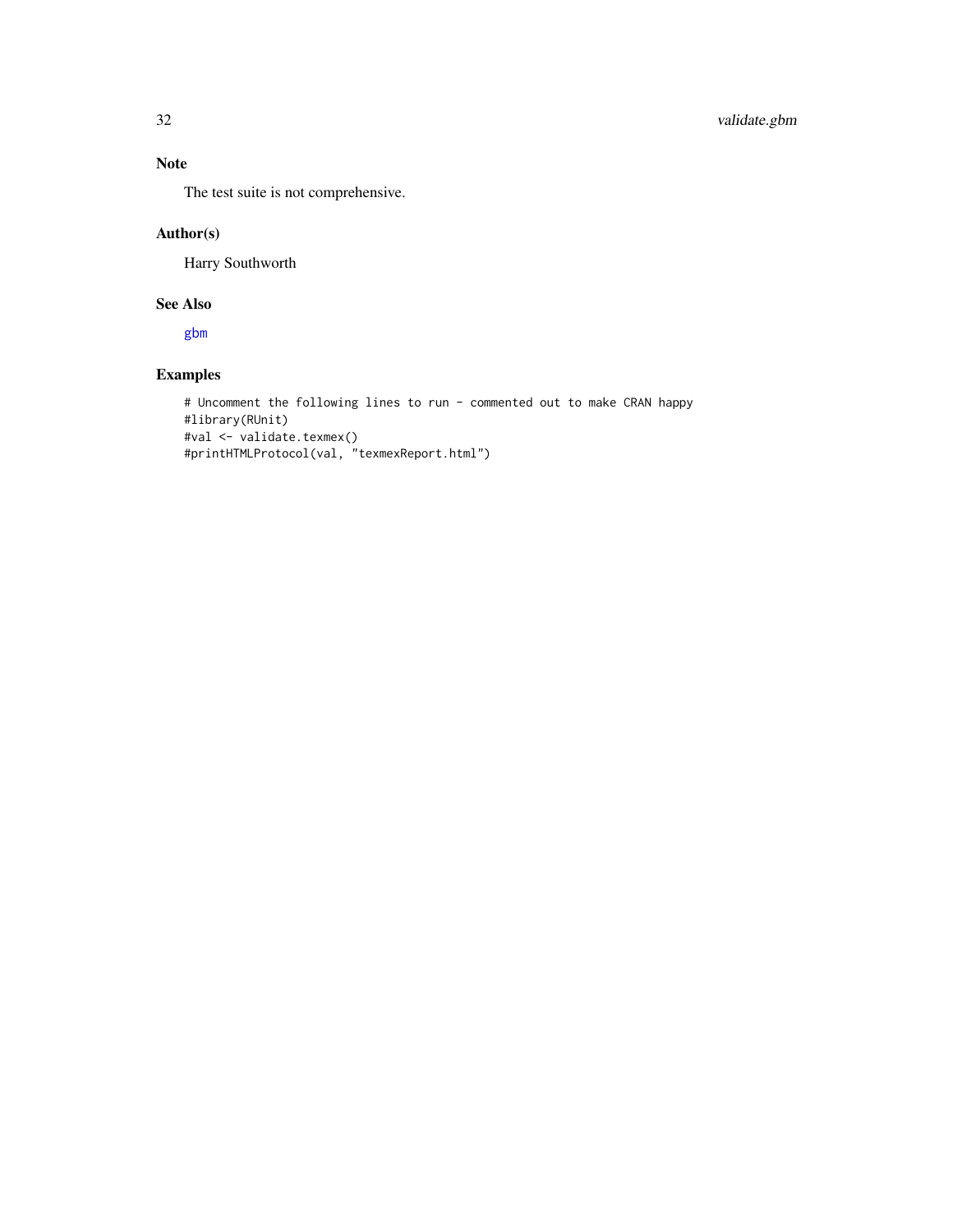# <span id="page-32-0"></span>**Index**

∗Topic aplot quantile.rug, [25](#page-24-0) ∗Topic hplot calibrate.plot , [4](#page-3-0) plot.gbm , [20](#page-19-0) relative.influence , [26](#page-25-0) summary.gbm , [30](#page-29-0) ∗Topic manip reconstructGBMdata , [26](#page-25-0) ∗Topic methods basehaz.gbm, [3](#page-2-0) gbm.object , [14](#page-13-0) interact.gbm , [19](#page-18-0) shrink.gbm , [28](#page-27-0) shrink.gbm.pred , [29](#page-28-0) ∗Topic models gbm , [6](#page-5-0) gbm.roc.area, [16](#page-15-0) gbmCrossVal , [17](#page-16-0) predict.gbm , [22](#page-21-0) print.gbm , [24](#page-23-0) validate.gbm , [31](#page-30-0) ∗Topic nonlinear gbm , [6](#page-5-0) gbm.perf , [15](#page-14-0) print.gbm , [24](#page-23-0) ∗Topic nonparametric gbm , [6](#page-5-0) gbm.perf , [15](#page-14-0) print.gbm , [24](#page-23-0) ∗Topic package gbm-package , [2](#page-1-0) ∗Topic print pretty.gbm.tree , [23](#page-22-0) ∗Topic regression predict.gbm , [22](#page-21-0) ∗Topic survival basehaz.gbm, [3](#page-2-0) gbm , [6](#page-5-0)

gbm.perf , [15](#page-14-0) print.gbm , [24](#page-23-0) ∗Topic tree gbm , [6](#page-5-0) gbm.perf, [15](#page-14-0) basehaz.gbm, <mark>[3](#page-2-0)</mark> calibrate.plot , [4](#page-3-0) checkID *(*gbm-internal *)* , [13](#page-12-0) checkMissing *(*gbm-internal *)* , [13](#page-12-0) checkOffset *(*gbm-internal *)* , [13](#page-12-0) checkWeights *(*gbm-internal *)* , [13](#page-12-0) gbm , *[4](#page-3-0)* , [6](#page-5-0) , *[9](#page-8-0)* , *[15](#page-14-0) [–21](#page-20-0)* , *[23](#page-22-0) [–27](#page-26-0)* , *[29](#page-28-0) [–32](#page-31-0)* gbm-internal , [13](#page-12-0) gbm-package , [2](#page-1-0) gbm.conc *(*gbm.roc.area *)* , [16](#page-15-0) gbm.fit , *[22](#page-21-0)* gbm.loss *(*relative.influence *)* , [26](#page-25-0) gbm.more , *[7–](#page-6-0) [9](#page-8-0)* gbm.object, [9](#page-8-0)[–11](#page-10-0), [14](#page-13-0), [15](#page-14-0), [16](#page-15-0), [19](#page-18-0)[–24](#page-23-0), [26](#page-25-0), [28](#page-27-0), *[29](#page-28-0)* gbm.perf , *[11](#page-10-0)* , *[14](#page-13-0)* , [15](#page-14-0) gbm.roc.area, 1<mark>6</mark> gbmCluster *(*gbm-internal *)* , [13](#page-12-0) gbmCrossVal , [17](#page-16-0) gbmCrossValErr *(*gbmCrossVal *)* , [17](#page-16-0) gbmCrossValModelBuild *(*gbmCrossVal *)* , [17](#page-16-0) gbmCrossValPredictions *(*gbmCrossVal *)* , [17](#page-16-0) gbmDoFold *(*gbmCrossVal *)* , [17](#page-16-0) getCVgroup *(*gbm-internal *)* , [13](#page-12-0) getStratify *(*gbm-internal *)* , [13](#page-12-0) getVarNames *(*gbm-internal *)* , [13](#page-12-0) guessDist *(*gbm-internal *)* , [13](#page-12-0) interact.gbm , [19](#page-18-0) ir.measure.auc *(*gbm.roc.area *)* , [16](#page-15-0) ir.measure.conc *(*gbm.roc.area *)* , [16](#page-15-0)

ir.measure.map *(*gbm.roc.area *)* , [16](#page-15-0)